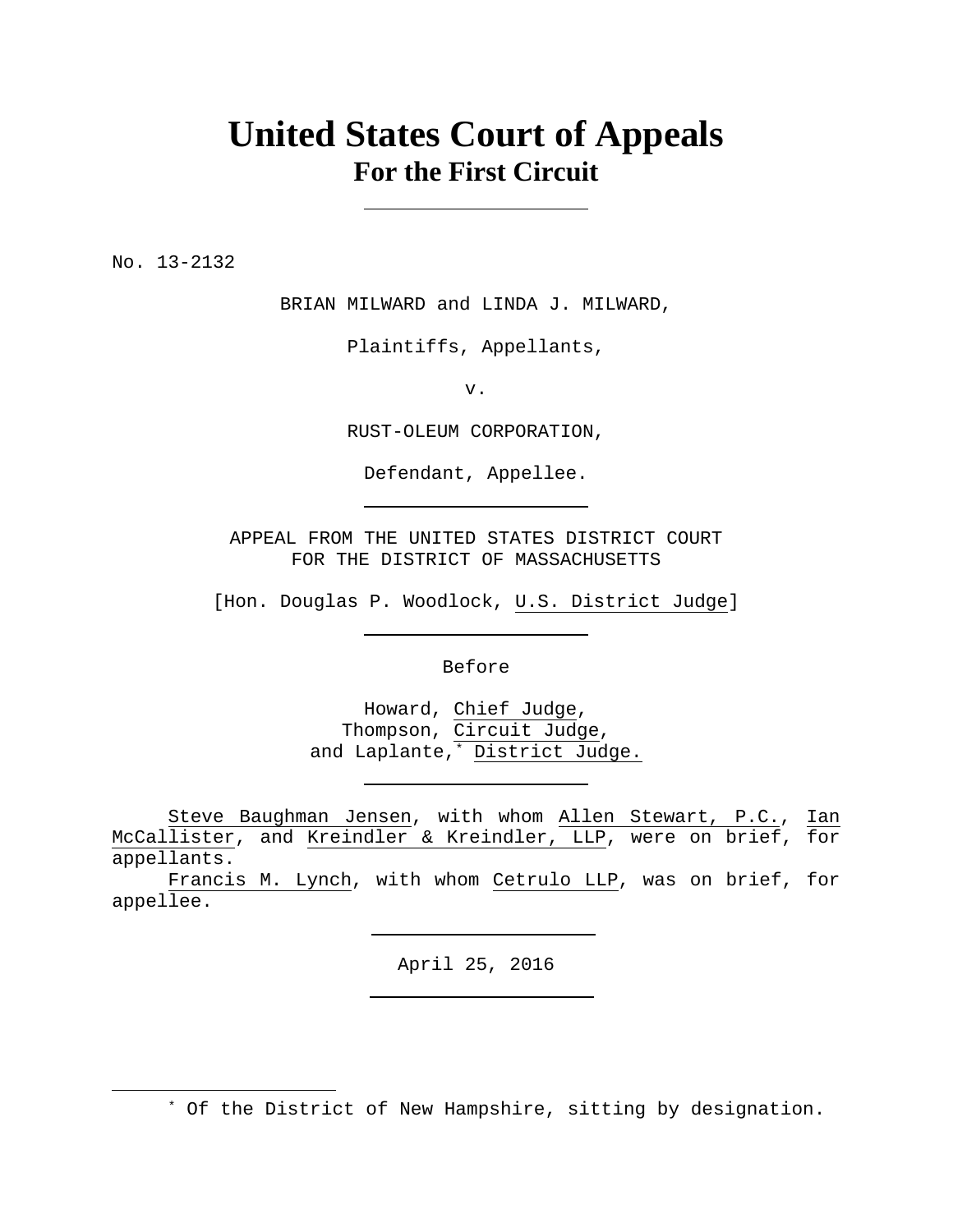**HOWARD**, **Chief Judge**. In this toxic tort case, we previously considered the admissibility of testimony from the plaintiffs' general causation expert. At issue in the present appeal is whether the district court abused its discretion in excluding the testimony of the plaintiffs' specific causation expert. We conclude that the district court's ruling was a supportable exercise of its discretion, and we therefore affirm the grant of summary judgment to the defendant following that evidentiary ruling.

#### **I.**

#### **Background**

Brian Milward worked as a pipefitter and refrigerator technician for over thirty years. During the course of his employment, Milward was exposed to varying levels of benzene from paints and other products manufactured by (among others) Rust-Oleum Corporation. In 2004, he was diagnosed with Acute Promyelocytic Leukemia ("APL"). Three years later, Milward and his spouse sued a number of defendants on the theory that their negligence caused Milward's disease. The only remaining defendant is Rust-Oleum.

 To succeed against Rust-Oleum, the Milwards had the burden of establishing, through expert testimony, general and specific causation. In other words, they needed to show that exposure to benzene can cause APL (general causation), and that

- 2 -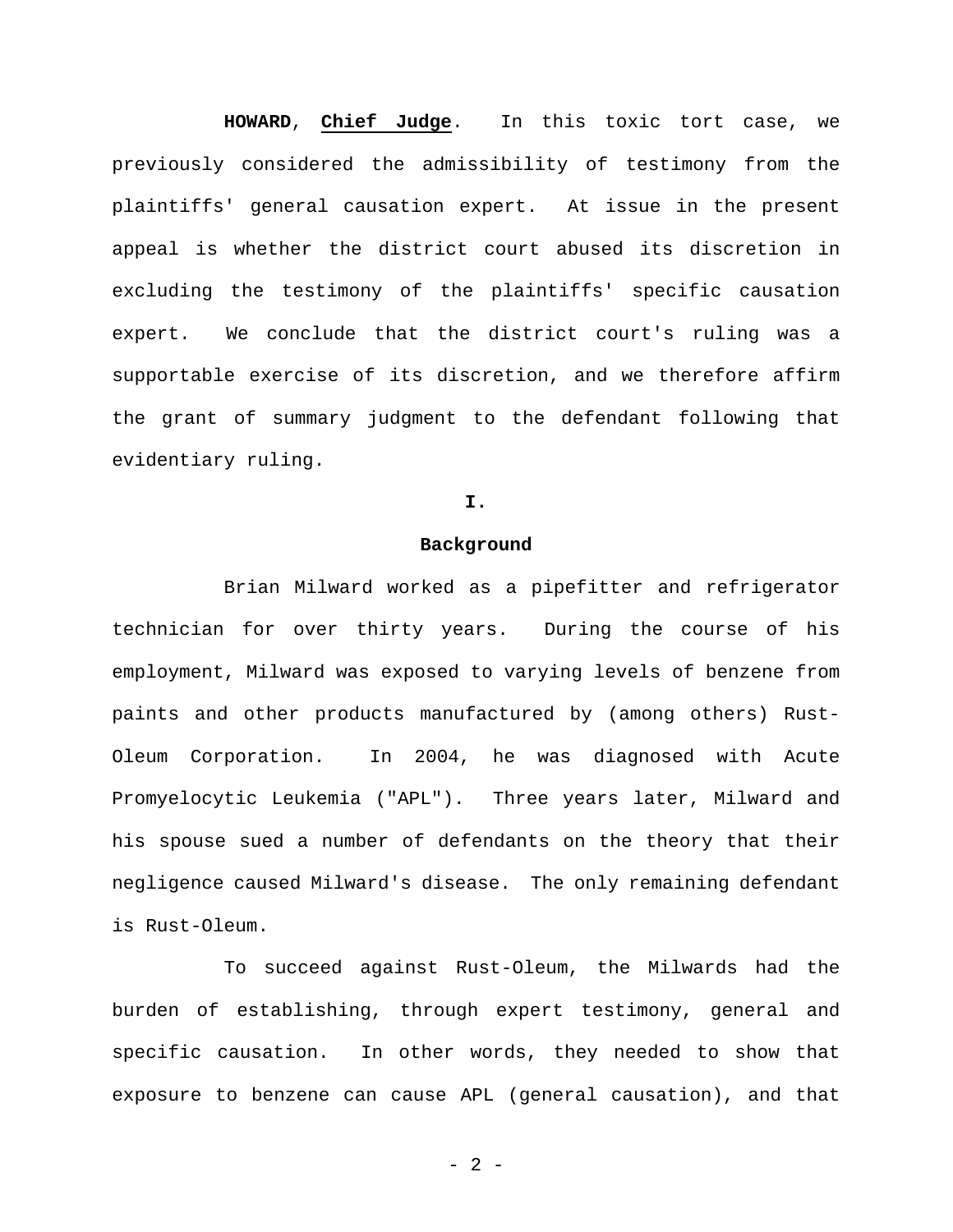exposure to benzene was, in fact, a substantial factor in the development of Brian's APL (specific causation). The district court bifurcated the proceedings; it planned first to address the admissibility of expert testimony on general causation, and then to consider the specific causation issue.

 In a 2009 ruling, the district court excluded the Milwards' general causation expert. Accordingly, it entered judgment in favor of the defendants without proceeding to the second phase of the case. The Milwards appealed that decision and, for reasons specific to their general causation expert, we reversed. See Milward v. Acuity Specialty Prods. Grp., Inc., 639 F.3d 11 (1st Cir. 2011). We remanded the case to the district court to proceed to the specific causation question.

 Under the supervision of a different district court judge, the parties engaged in discovery on the subject of specific causation. Relevant here, the Milwards retained occupational medicine physician Dr. Sheila Butler to serve as their expert witness.1 The admissibility of her opinion testimony is at the

<sup>1</sup> The Milwards also engaged industrial hygienist Dr. James Stewart. Dr. Stewart evaluated Brian Milward's exposure to benzene at various points in his career and calculated the benzene levels in various products that he used. Based on those considerations, Dr. Stewart estimated that Milward was exposed to benzene at a level of 25.6 parts per million-years (the measurement of the amount of benzene equivalent to what a person would breathe on average each day of the year a person spent at work). The district court found Dr. Stewart's testimony to be admissible, and Rust-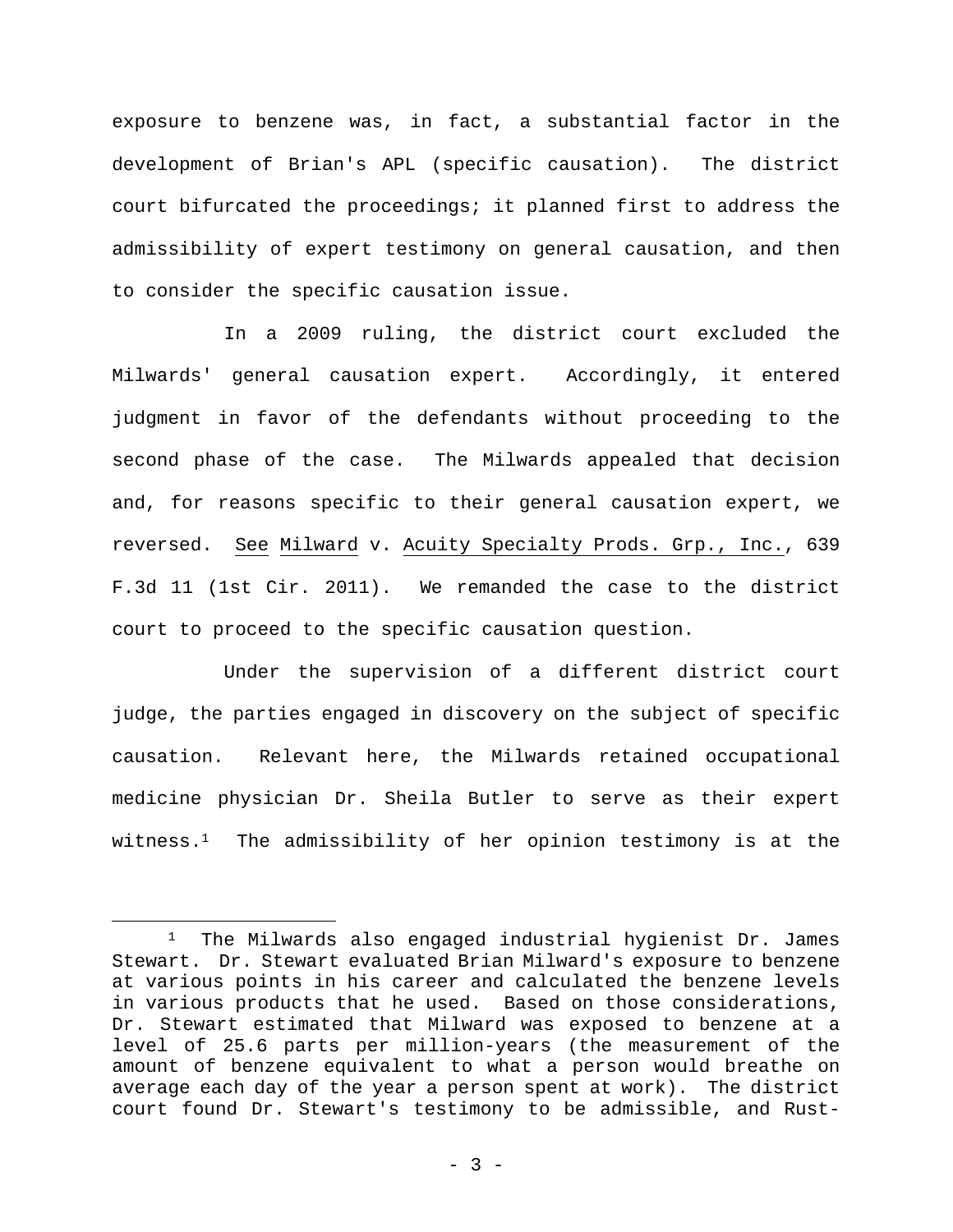heart of this appeal, and thus additional background on her opinion is in order.

### **Dr. Butler**

 Dr. Butler, an employee of the Veterans Administration, specializes in clinical assessments of environmental and occupational exposure in combat-exposed veterans. In her proposed testimony, Dr. Butler presented three theories.

First, she testified that although benzene is naturally occurring, there is no safe level of benzene exposure. This was her predominant theory, and she consistently reiterated her hypothesis. She emphasized that she reached this conclusion by examining "the biology, the pathophysiology, what the substance does to the person and the disease process." And, she noted, she was able to do so without relying on any of the relevant epidemiological studies. Given this no-safe level theory, Dr. Butler maintained that Milward's exposure (as detailed by Dr. Stewart) was likely the cause of his APL. The district court rejected this hypothesis because it could not be properly tested with any known rate of error. The Milwards do not meaningfully challenge the district court's conclusion on appeal. Accordingly, we assume that the ruling was correct and bypass further discussion

Oleum now argues that this decision was erroneous. Given our disposition of the case, we do not reach this argument.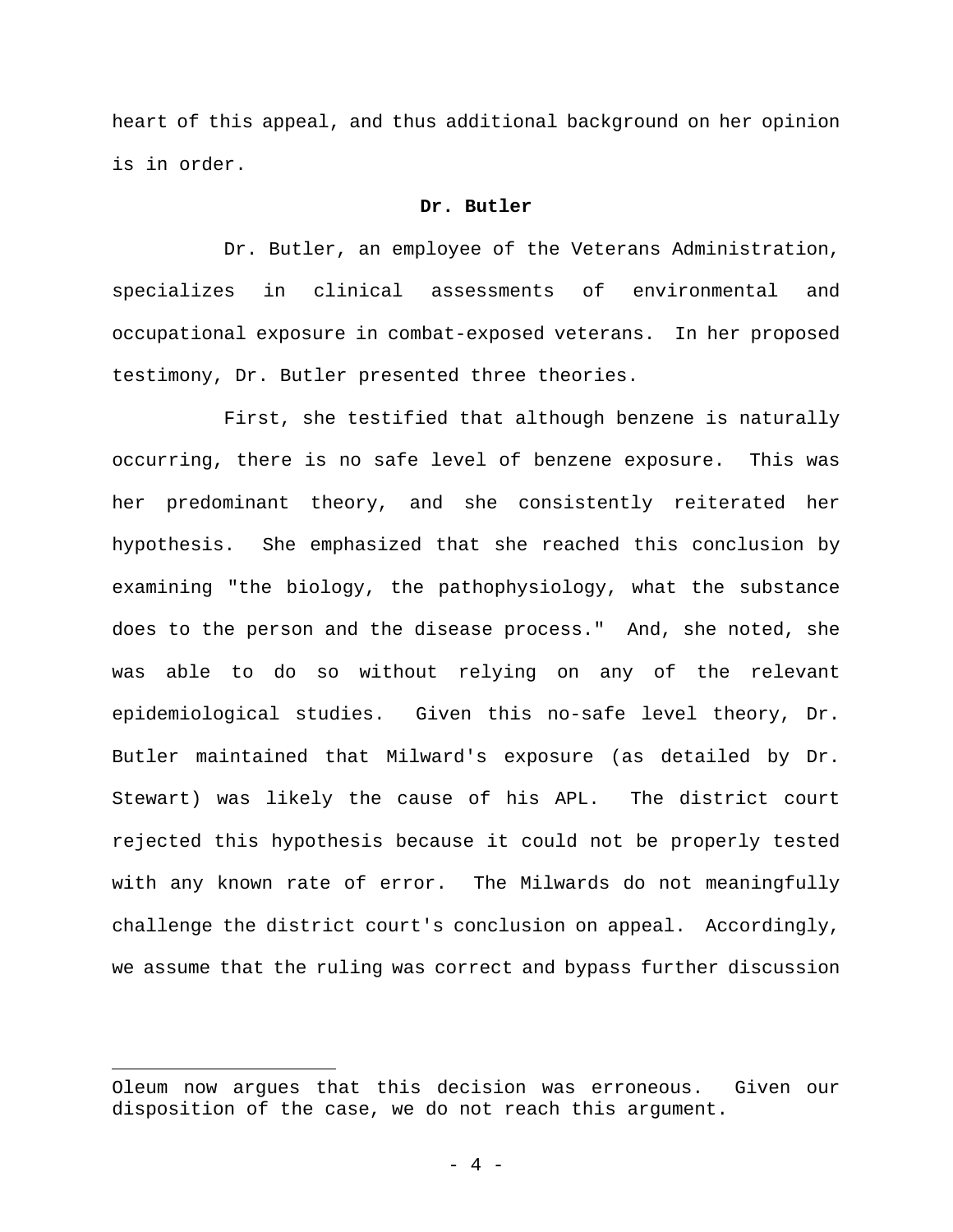of the issue. See Mills v. U.S. Bank, NA, 753 F.3d 47, 55 (1st Cir. 2014).

Second, Dr. Butler rather cursorily concluded that even beyond the no-safe level hypothesis, certain epidemiological studies have established that an individual's "relative risk" of developing APL increases when exposed to specified amounts of benzene. She then compared Milward's exposure levels to those that had been found to be dangerous in that research. Since Milward's exposure was higher than the amounts found to be hazardous, Dr. Butler reasoned that benzene exposure was likely the cause of his APL. Notably, she did not explain why she chose the studies on which she relied, nor did she address any study with contrary findings. In fact, during Dr. Butler's deposition, defendant's counsel asked her a number of questions about her ability and willingness to engage with the relevant epidemiological research. For instance, counsel asked, "Are you aware of any studies which find that there is no relationship between benzene exposure and APL," to which she answered "Yes . . . the literature [] has support for both." Counsel then asked, "Do you intend in this case to weigh the different epidemiological studies and offer an opinion as to which ones we should rely on and which ones we should discount," to which she replied, "No."

Finally, Dr. Butler engaged in a "differential diagnosis" to conclude that benzene exposure likely caused

- 5 -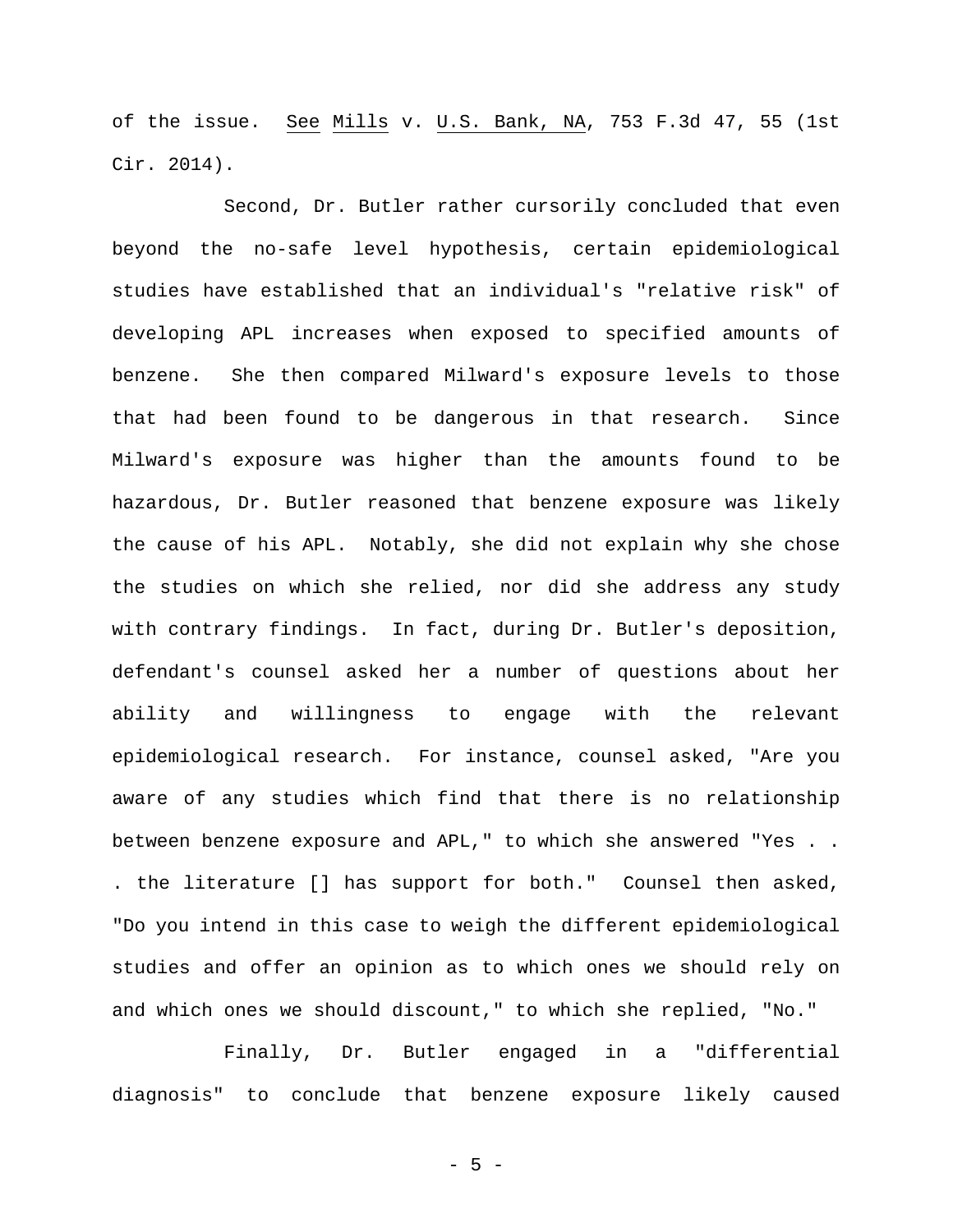Milward's APL. Through this method (essentially a process of elimination) Dr. Butler "ruled out" some of the more common factors associated with APL, among them obesity and smoking. She then determined that since benzene exposure was a potential cause, she could also "rule out" an idiopathic diagnosis (or, a diagnosis without a known cause). Thus, since benzene exposure was the only significant potential cause remaining, she concluded that it was likely the culprit.

#### **Procedural History**

 Back in court, Rust-Oleum moved both to exclude Dr. Butler's testimony and for summary judgment. The district court evaluated, and rejected, each of the theories that Dr. Butler put forward to establish specific causation. For reasons discussed below, the judge ultimately ruled that Dr. Butler's testimony was inadmissible under Federal Rule of Evidence 702. Since the Milwards could not establish specific causation without Dr. Butler's testimony, the district court granted summary judgment in favor of Rust-Oleum. Fed. R. Civ. P. 56. This timely appeal followed.

#### **II.**

We review the district court's decision to admit or exclude expert testimony for abuse of discretion. See United States v. Shay, 57 F.3d 126, 132 (1st Cir. 1995) (noting that we will only "reverse a decision . . . if (1) the district court based

- 6 -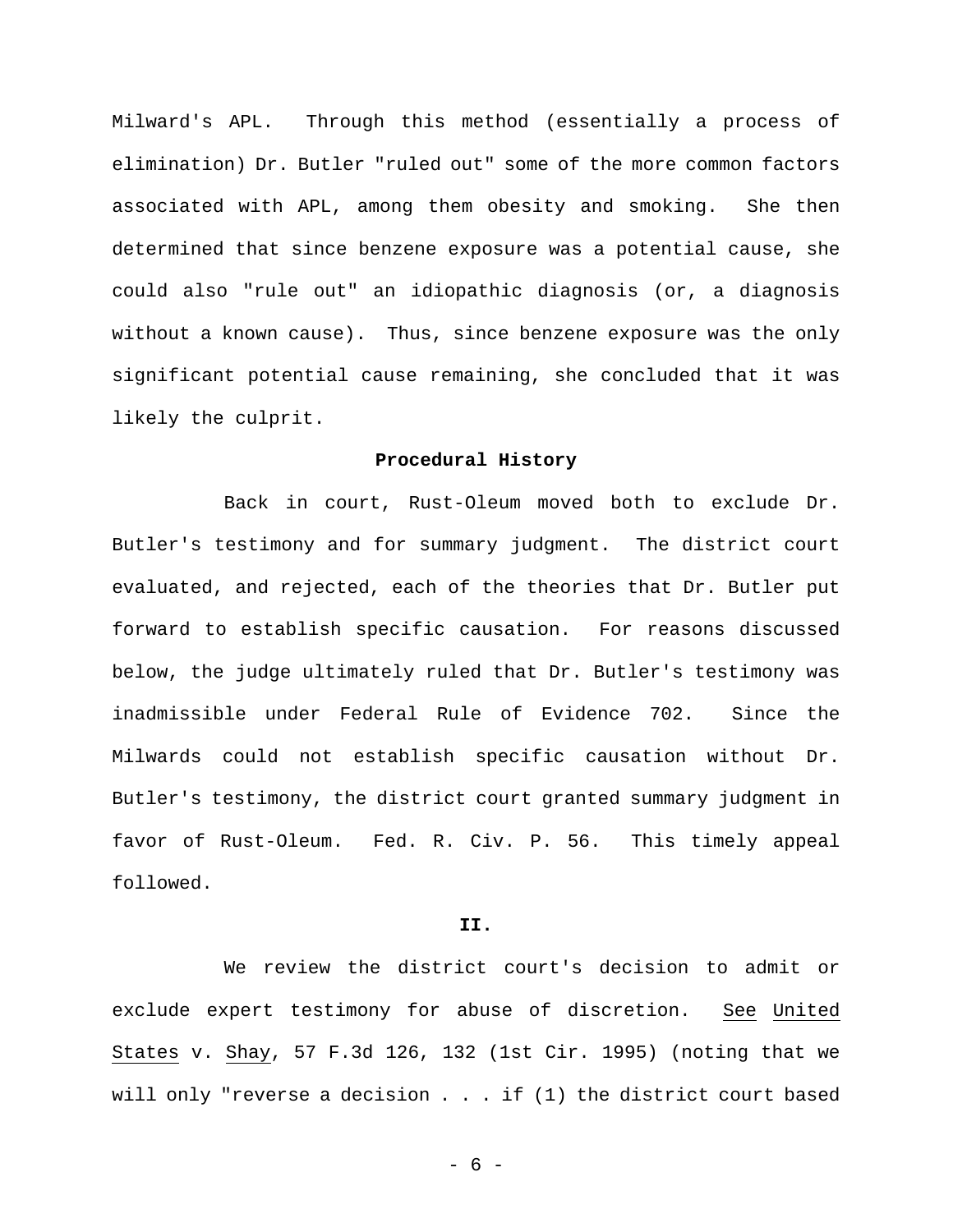the decision on an incorrect legal standard  $\ldots$  or (2) we have a definite and firm conviction that the court made a clear error of judgment. . . ."). Predicate factual findings are reviewed for clear error, while pure questions of law engender de novo review. Milward, 639 F.3d at 13-14. As for the district court's ultimate decision to grant Rust-Oleum summary judgment, because the Milwards are proceeding under state-law theories of liability, we apply Massachusetts law, see Philibotte v. Nisource Corp. Servs. Co., 793 F.3d 159, 165 (1st Cir. 2015), and review the decision de novo, see Samaan v. St. Joseph Hosp., 670 F.3d 21, 38 (1st Cir. 2012).

As in the district court, our admissibility inquiry is guided by Federal Rule of Evidence 702, which provides that:

> A witness who is qualified as an expert by knowledge, skill, experience, training, or education may testify in the form of an opinion or otherwise if:

(a) the expert's scientific, technical, or other specialized knowledge will help the trier of fact to understand the evidence or to determine a fact in issue; (b) the testimony is based on sufficient facts or data; (c) the testimony is the product of reliable principles and methods; and (d) the expert has reliably applied the principles and methods to the facts of the case.

Fed. R. Evid. 702. In applying Rule 702, the district court serves as the gatekeeper for expert testimony by "ensuring that [it] . .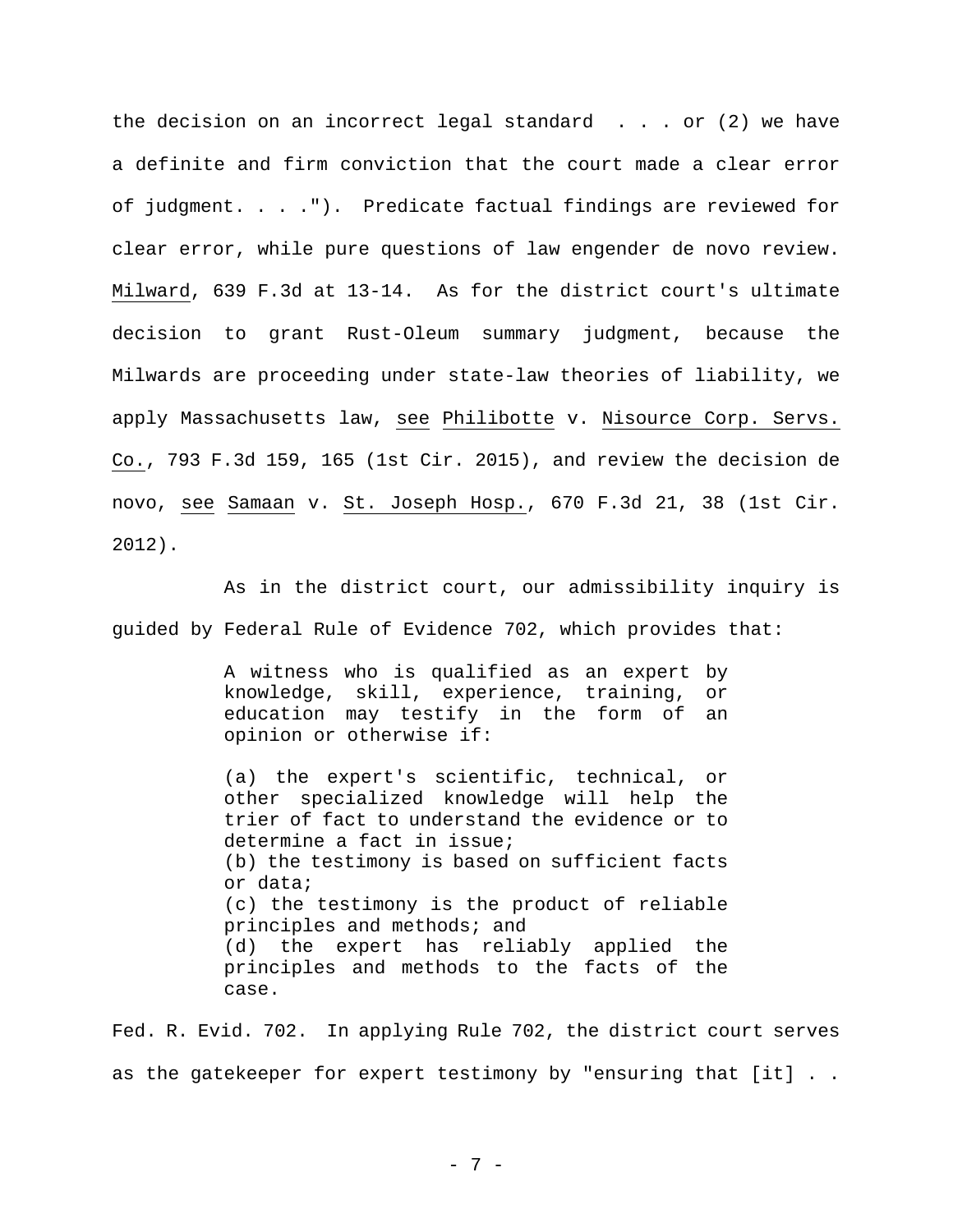. both rests on a reliable foundation and is relevant to the task at hand." Daubert v. Merrell Dow Pharm., 509 U.S. 579, 597 (1993). The party seeking to introduce the evidence has the burden of establishing both its reliability and its relevance. See id. at 593 n.10; see also Fed. R. Evid. 702, advisory committee's note.

 As noted above, the district court rejected each theory that Dr. Butler put forward to establish specific causation. We now focus on the two theories that the Milwards press on appeal: Dr. Butler's relative risk conclusion and her differential diagnosis.2

#### **Relative Risk**

 The district court rejected Dr. Butler's relative risk testimony because she had expressly disavowed her intent, and minimized her ability, to analyze conflicting epidemiological studies. The district court reasoned that without such analysis,

<sup>2</sup> The Milwards broadly allege that the district court applied the wrong legal standard when evaluating Dr. Butler's fitness to serve as an expert witness. They note that the court "held that Dr. Butler is unqualified because she cannot 'evaluate the relevant studies' with the 'rigor' of an epidemiologist." This argument misconstrues the district court's action. The court did not, in a vacuum, conclude that Dr. Butler was unqualified to provide expert testimony in this case because she was not an epidemiologist. Instead, the court stated that since Dr. Butler was unwilling to provide testimony respecting the epidemiological literature in the context of the "relative risk" approach, the Milwards could not rely on that method to prove specific causation. While we provide more detail about that conclusion below, it suffices here to say that the district court did not err as the Milwards allege.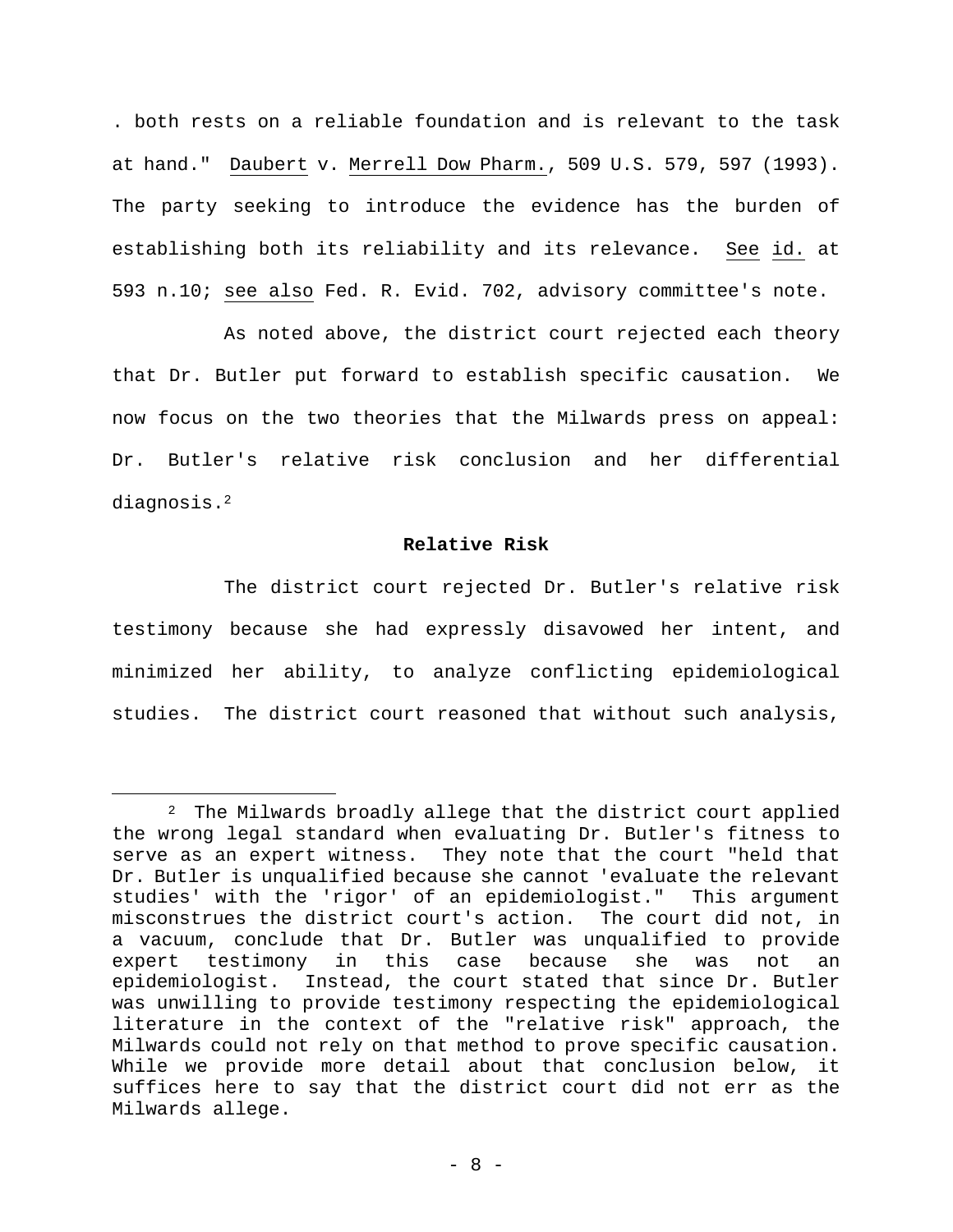it was impossible to ensure that the studies she cited were actually based on a reliable methodology. The Milwards challenge this decision in three ways.

 First, they assert that in rejecting the testimony, the district court relied on an incorrect premise: that conflicting epidemiological studies existed. They note that there were studies establishing an increased risk of APL after a certain level of exposure, such as 8 ppm-years. See, e.g., Deborah C. Glass et al., The Health Watch Case -- Control Study of Leukemia and Benzene, 1076 Ann. N.Y. Acad. Sci. 80, 85 (2006); Richard B. Hayes et al., Benzene and Lymphohematopoietic Malignancies in Humans, 40 Am. J. Indus. Med. 117, 120. The Milwards also acknowledge that other studies found no increased risk of leukemia with exposure at any level less than 40 ppm-years. See, e.g., Robert A. Rinsky et al., Benzene and Leukemia: An Epidemiologic Risk Assessment, 316 New England J. Med. 1044 (1987). They argue, however, that since the Rinsky study did not affirmatively find the absence of a relationship, the studies were not actually in conflict.

While it is certainly true that, at least in some cases, the "absence of evidence" is not the same as "evidence of absence," it is not similarly true that the studies must present diametrically opposing conclusions to be in tension with one another. Here, a number of studies have been identified that show a correlation between APL and benzene exposure at a specific level,

- 9 -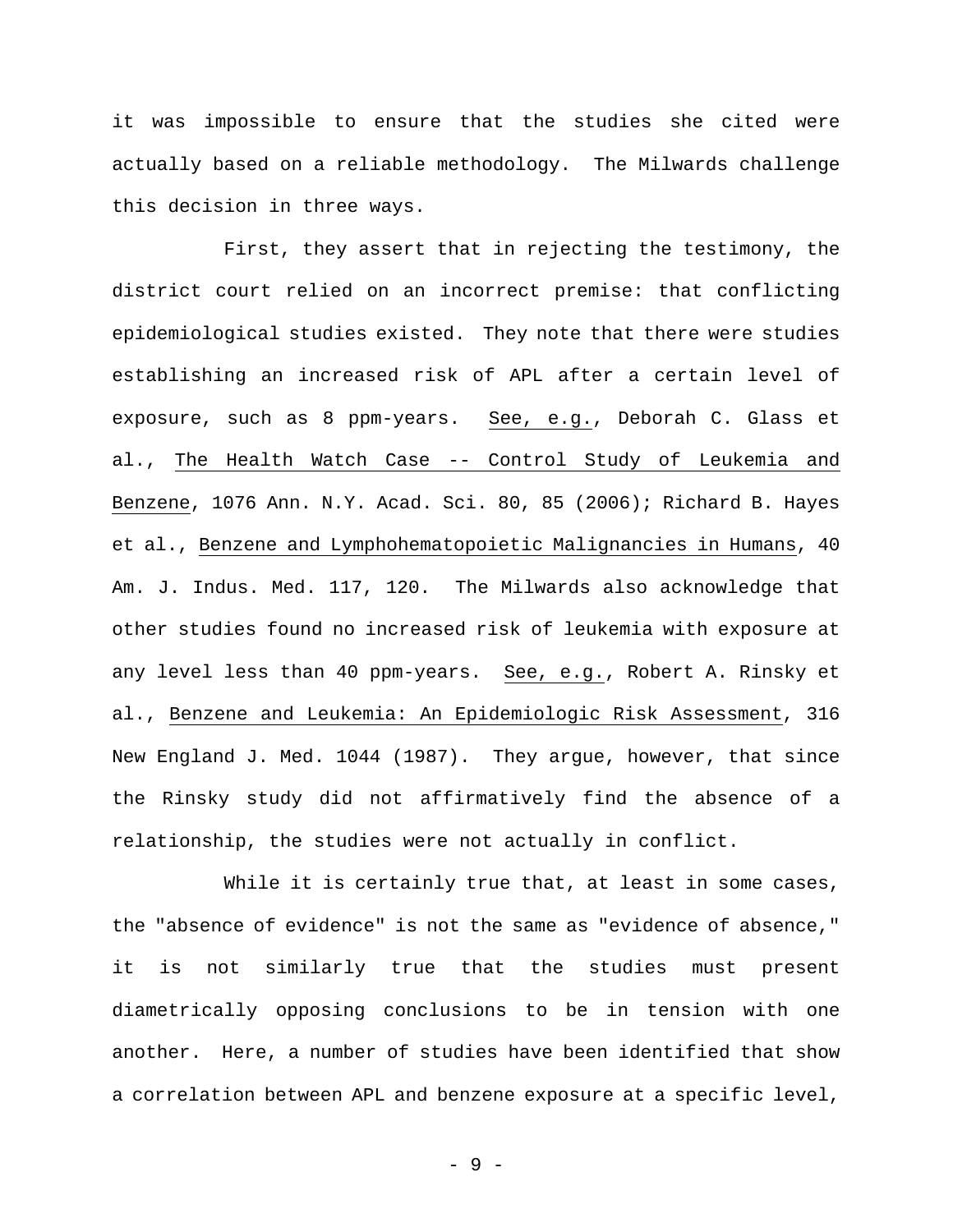while other studies do not show that correlation. In order to establish specific causation by the relative risk method, Dr. Butler was required to choose a study, or studies, to serve as a baseline to which she could then compare Brian Milward's case. There can be no serious question that choosing a study that showed a correlation above a specific level (e.g., the 8 ppm-years in the Glass study), rather than one that did not exhibit any such correlation (e.g., the 40 ppm-years in the Rinsky study), yields a vastly different comparison. The district court did not clearly err in finding that the studies were sufficiently distinct from one another such that utilizing one, rather than another, would necessarily lead to different testimony.

 The Milwards next argue, albeit summarily, that Dr. Butler did not actually disavow her willingness to consider the divergent studies. Instead, they allege that the district court took her statements out of context.

 We make quick work of this argument given the clarity of the record. Dr. Butler anchored her testimony to her no-safe threshold hypothesis, a theory that did not turn on the validity of any of the epidemiological studies. Indeed, given that she acknowledged that she based that theory on "the biology, the pathophysiology, [and] what the substance does to the person and the disease process," it was consistent for her to then state that she had neither the need nor the intent to compare the competing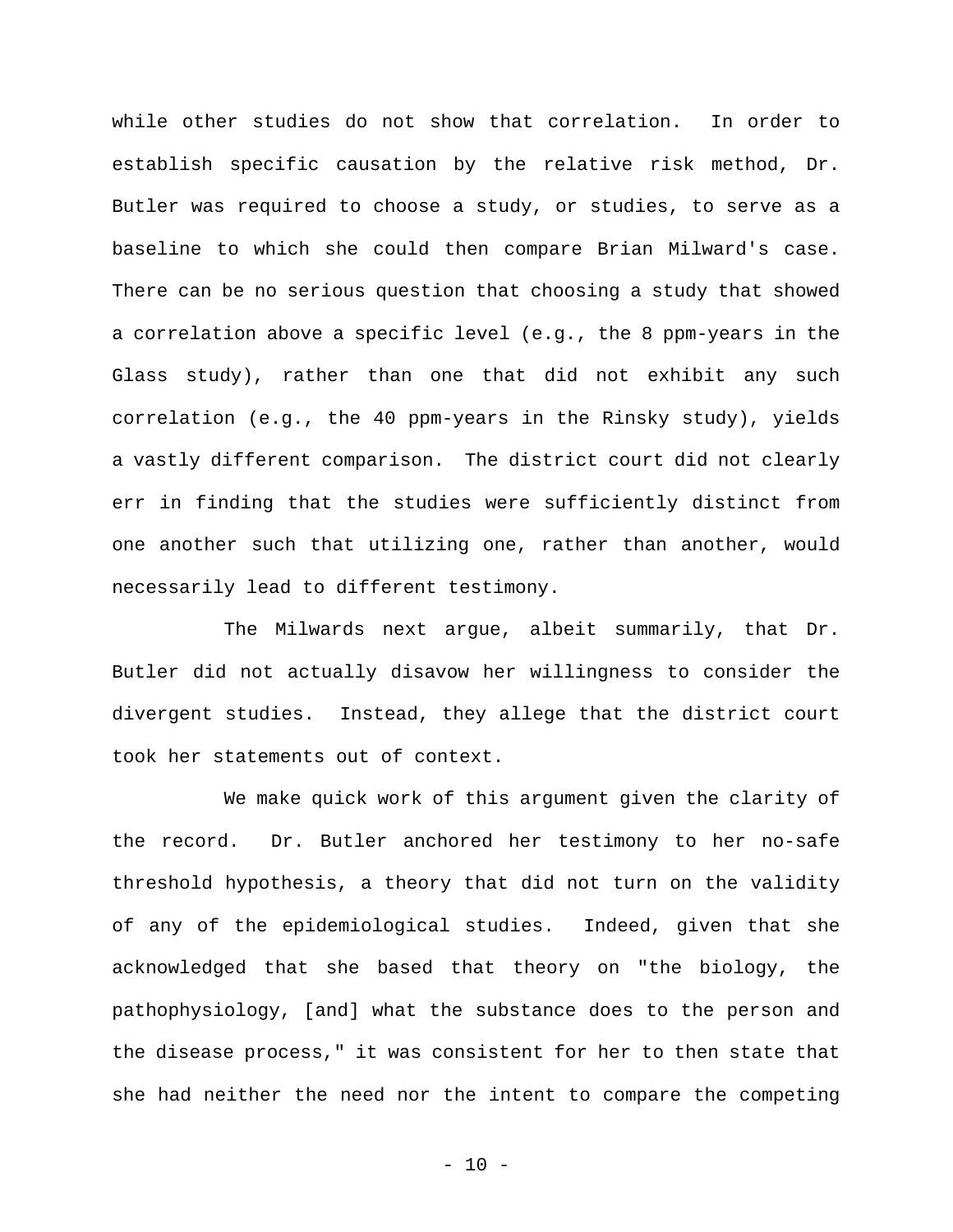epidemiological literature.3 There was no error in the district court's decision to give her statements their plain meaning.

 Finally, the Milwards argue that even if the district court did not err in these respects, Dr. Butler's testimony was nevertheless still based on reliable evidence, and it was therefore admissible. In support of this contention, the Milwards defend the studies that Dr. Butler invoked in her testimony. They also cite Schultz v. Akzo Novel Paints, LLC, 721 F.3d 426 (7th Cir. 2013), which they maintain is closely analogous to this case.

 Generally, where an expert's medical opinion is grounded exclusively on scientific literature, a district court acts within its discretion to require the expert to explain why she relied on the studies that she did and, similarly, why she disregarded other, incompatible research. See, e.g., Kuhn v. Wyeth, Inc., 686 F.3d 618, 623-24 & 633 (8th Cir. 2012) (permitting testimony where the expert witness relied on methodologically reliable studies and provided an explanation for why those studies were chosen); Norris v. Baxter Healthcare Corp., 397 F.3d 878, 886 (10th Cir. 2005) (noting in the context of a general causation finding that the expert witness's inability to address contrary views made the

<sup>3</sup> Likewise, in discussing the statistical significance of the reports, Dr. Butler seemingly minimized her ability to analyze the studies when she said "and I'm not an epidemiologist if you're going to go there. I'm just saying that to me that's fairly - that's fairly significant."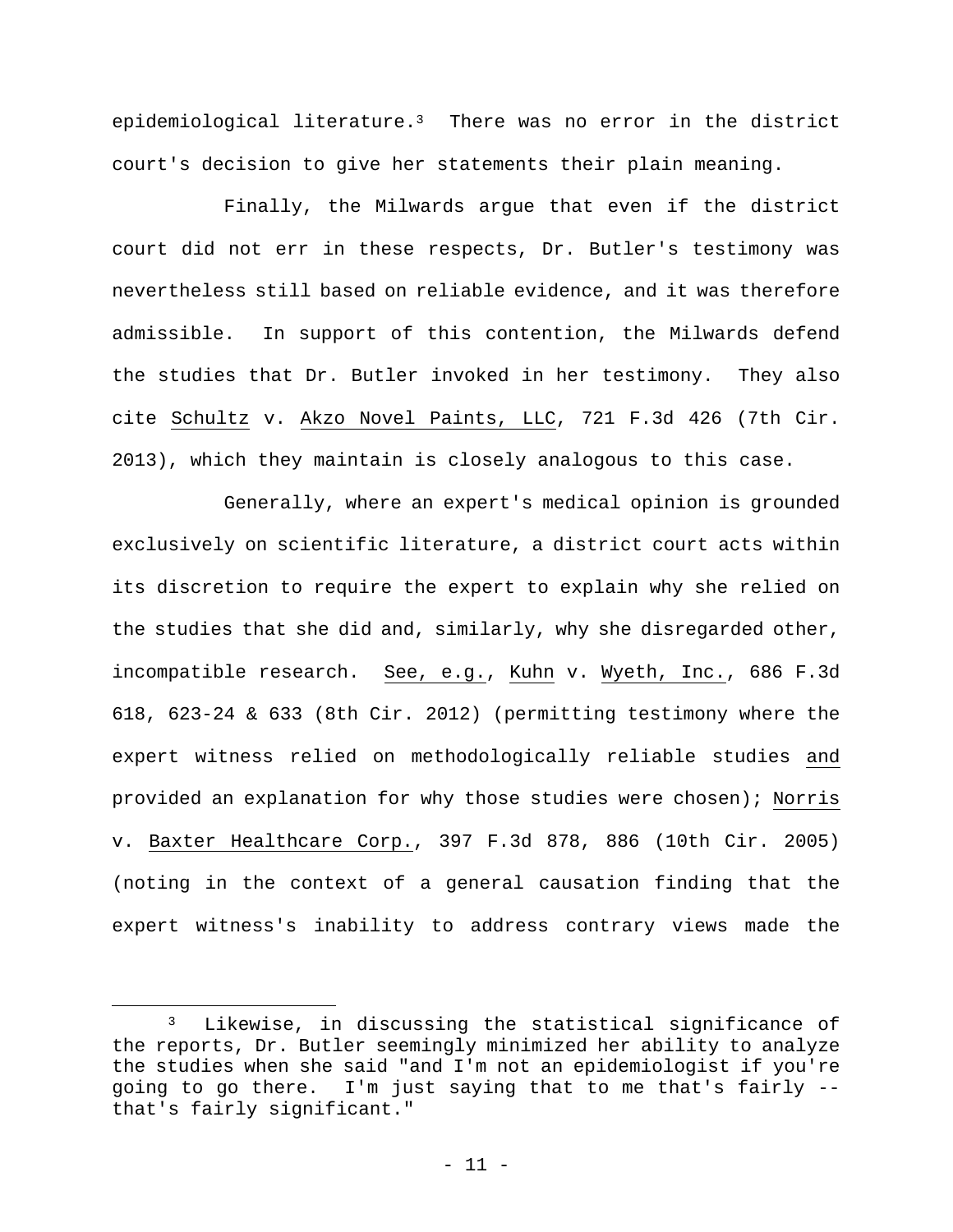opinion unreliable). It is self-evident that, when an expert engages in a relative risk analysis in the manner that Dr. Butler did here, the district court is on firm ground in requiring such an explanation, since the validity of the approach depends on the reliability of the studies chosen. See 3 Mod. Sci. Evidence § 23:27 (2014-2015 Ed.) (discussing the use of the relative risk approach in establishing specific causation). That is, if the expert is comparing the plaintiff's condition to a study, and the study is based on an unreliable methodology, then the comparison itself is futile.

 Schultz, the case on which the Milwards rely, is consistent with this view. In that case, the Seventh Circuit reversed a district court's decision to exclude specific causation expert testimony about an individual's exposure level to benzene. 721 F.3d at 428. The Seventh Circuit found that the testimony was reliable because the expert "focused specifically on the amount of benzene to which [the plaintiff] had been exposed and related this amount to the scientific literature." Id. at 432. Importantly, the expert in Schultz did not simply point to favorable studies showing an increased risk of leukemia at low levels of exposure. Instead, the expert in that case explained why he believed that a conflicting study was unreliable and why, based on his knowledge of the literature, he chose to rely on the studies that he did. Id. at 432-33.

- 12 -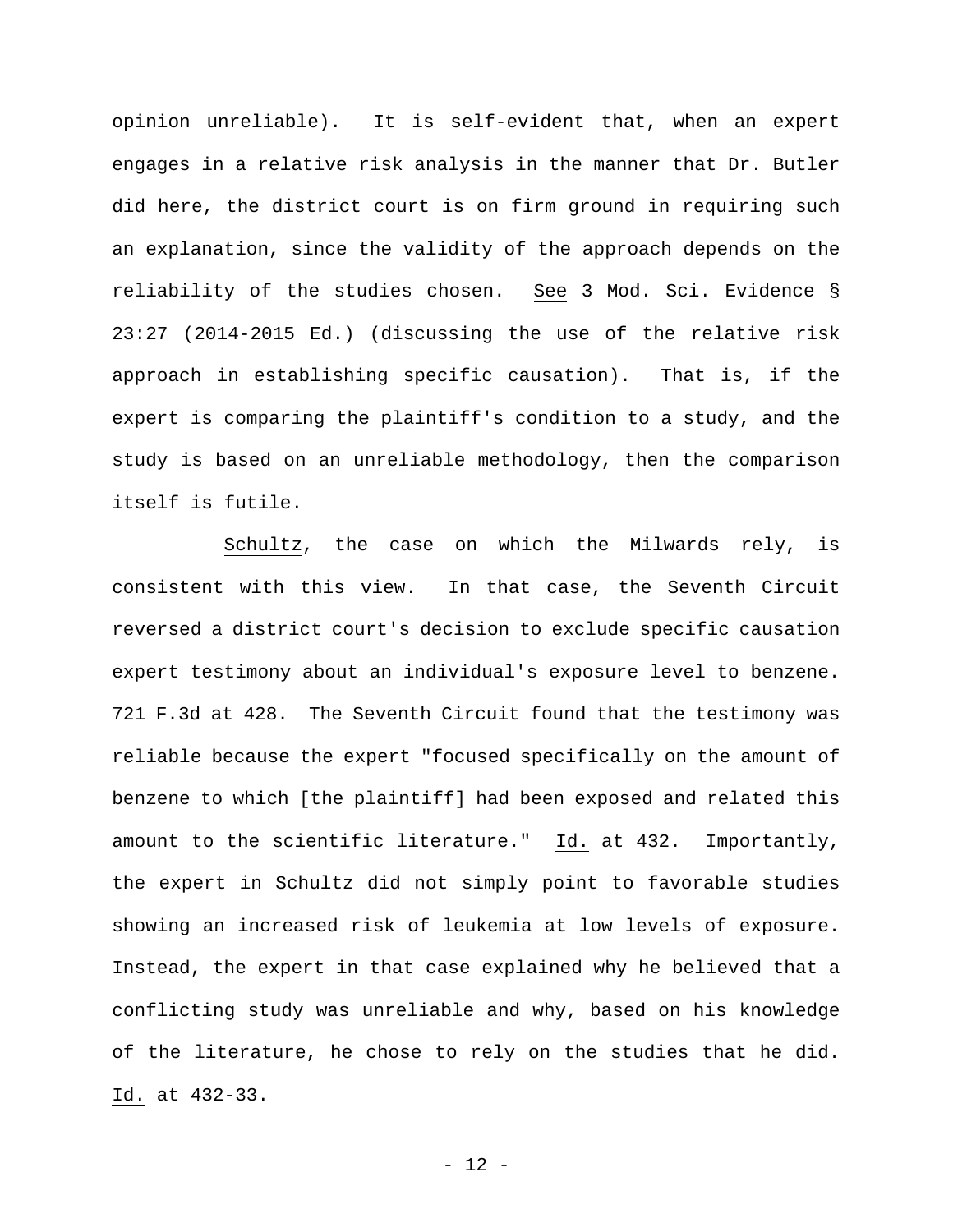Here, the relevant studies were not only in tension with one another, but expressly cast each other into doubt. See, e.g., EPA Office of Research and Development, Carcinogenic Effects of Benzene: An Update, at 14 (April 1998). Given that, the district court reasonably ruled that there needed to be some indication of why Dr. Butler utilized the studies that she did. Indeed, her complete unwillingness to engage with the conflicting studies (irrespective of whether she was able to or not) made it impossible for the district court to ensure that her opinion was actually based on scientifically reliable evidence and, correspondingly, that it comported with Rule 702. Not only does this render this case readily distinguishable from Schultz, but it also justifies the district court's decision.4

## **Differential Diagnosis**

The district court also rejected Dr. Butler's "differential diagnosis." Although the judge did not question Dr.

<sup>4</sup> We also note that the Milwards' position yields a further problem. Absent Dr. Butler's testimony weighing the studies, the only support for their reliability is the fact that they were peerreviewed, published works. As we have noted though, "an article does not reach the dignity of a 'reliable authority' merely because some editor, even a most reputable one, sees fit to circulate it . . . [and] [m]ere publication cannot make them automatically reliable authority." Meschino v. N. Am. Drager, Inc., 841 F.2d 429, 434 (1st Cir. 1988). Given the need for some evidence establishing the reliability of the studies invoked, the court likewise did not err in refusing to take judicial notice of their reliability.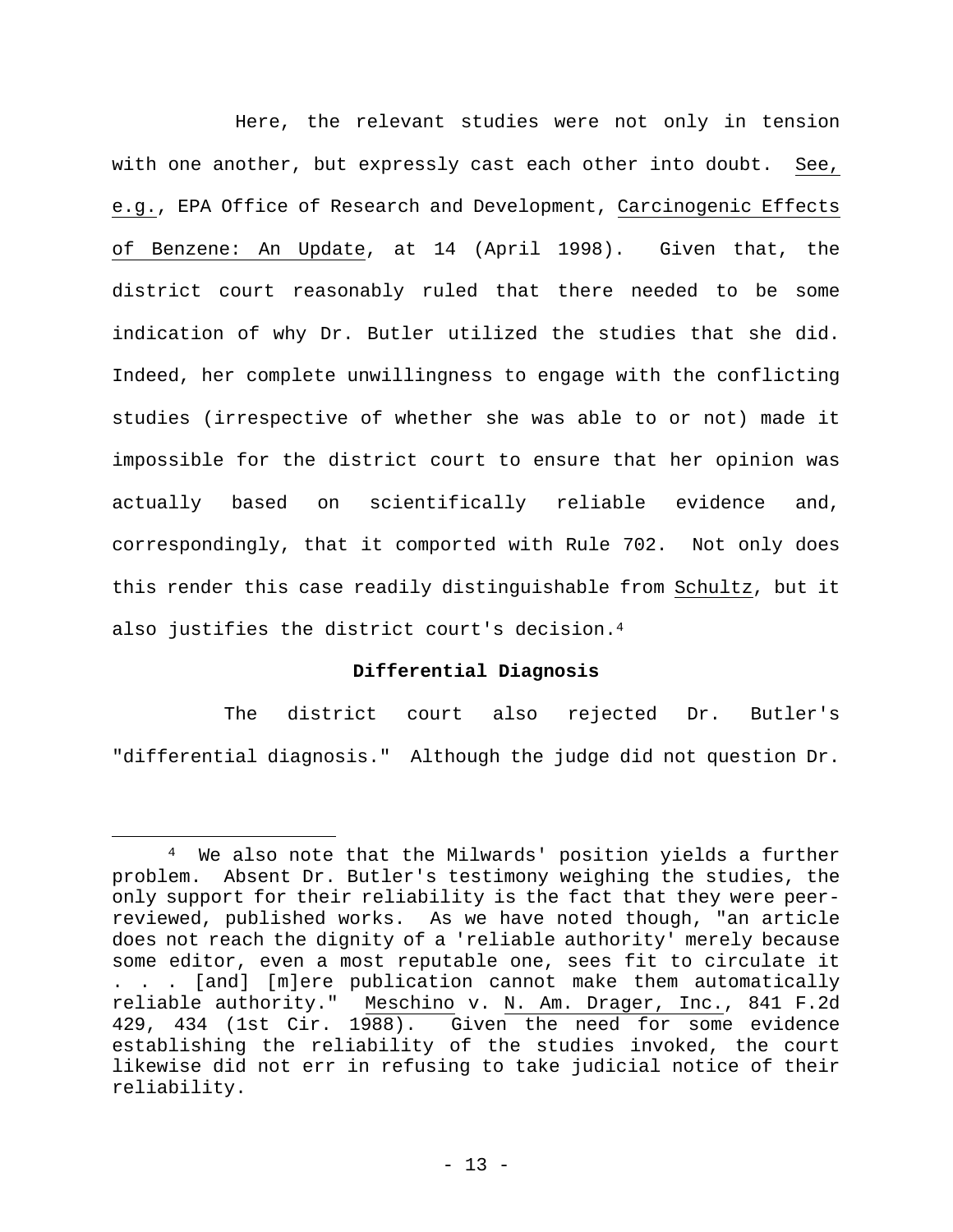Butler's decision to "rule out" obesity and smoking as causes of Brian Milward's APL, the court was concerned about the utility of the approach given the high percentage of APL cases that are idiopathic (according to the record, roughly 70-80% of all APL diagnoses). The judge also stated that Dr. Butler's reasoning was circular; she "ruled out" an idiopathic APL by "ruling in" benzene as a cause, but she had failed to provide a scientifically reliable method of "ruling in" benzene in the first instance. The Milwards contend that in making this decision, the district court ignored our case law that has blessed an expert's use of a differential diagnosis to establish causation.

Even if the Milwards' scanty argument in their opening brief were sufficiently developed as to avoid a waiver finding, see United States v. Oladosu, 744 F.3d 36, 39 (1st Cir. 2014) ("[b]ecause the argument is underdeveloped, it is waived"), we nonetheless see no abuse of discretion in the district court's decision. The Milwards are certainly correct that a "differential diagnosis" can be a "reliable method of medical diagnosis." Milward, 639 F.3d at 18; see also Granfield v. CSX Transp., Inc., 597 F.3d 474, 486 (1st Cir. 2010). But, they still must show that the steps taken as part of that analysis -- the "ruling out" and the "ruling in" of causes -- were accomplished utilizing scientifically valid methods. See Ruggiero v. Warner-Lambert Co., 424 F.3d 249, 254 (2d Cir. 2005).

- 14 -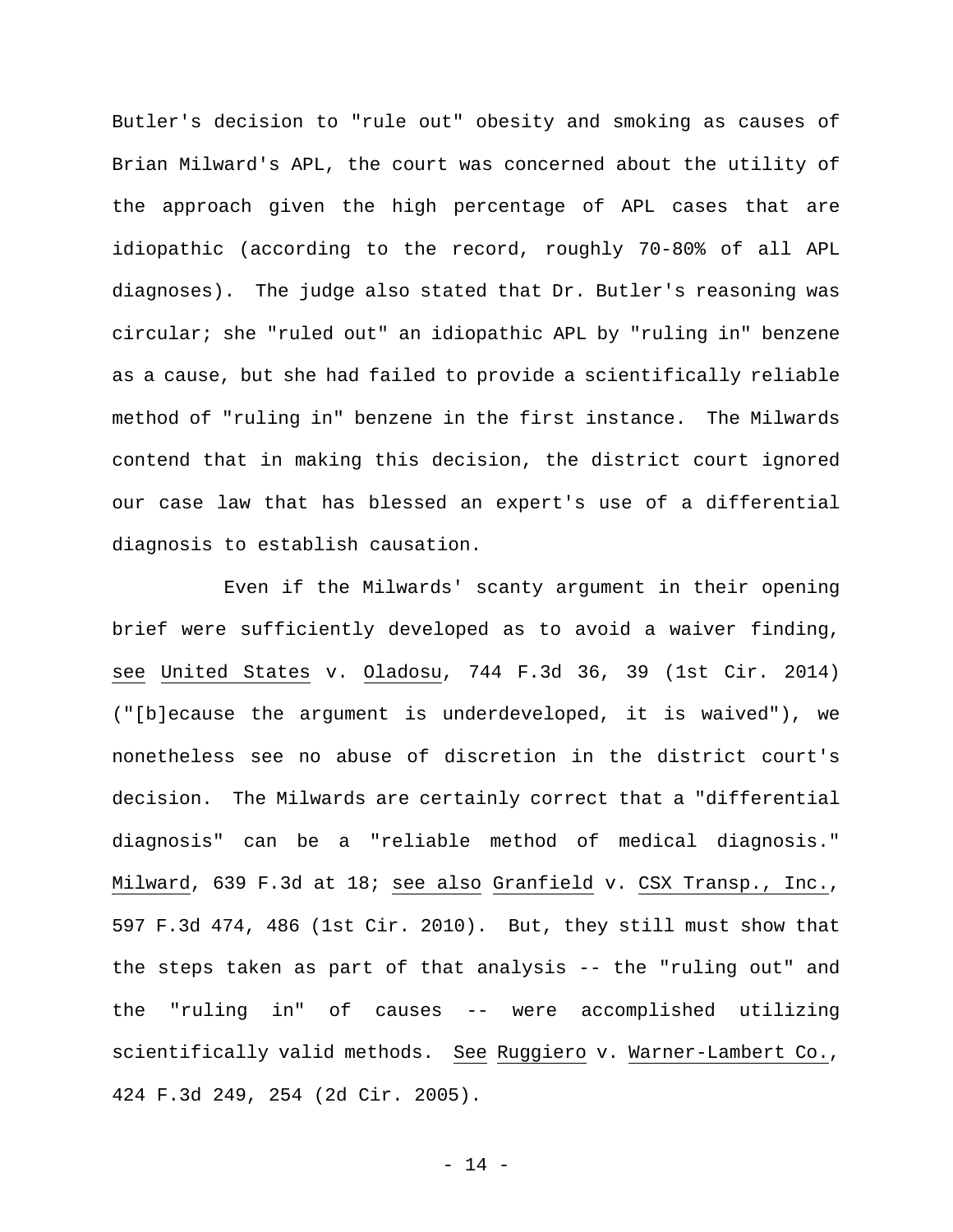Since Dr. Butler was only able to "rule out" an idiopathic APL because she had "ruled in" benzene as a cause, the validity of her differential diagnosis turns on the reliability of that latter conclusion. See Ruggiero, 424 F.3d at 254 (noting that an expert must use reliable scientific methods to "rule in" causes); see also Best v. Lowe's Home Ctrs., Inc., 563 F.3d 171, 179 (6th Cir. 2009); Glastetter v. Novartis Pharm. Corp., 252 F.3d 986, 989 (8th Cir. 2001). Indeed, the reliability of that decision is particularly critical here given the extensive number of APL cases that are idiopathic. Under such circumstances, eliminating a number of potential causes -- without properly and explicitly "ruling in" a cause -- is simply "of little assistance." Restatement (Third) of Torts; Phys. & Emot. Harm § 28, cmt.  $c(4)(2010)$ .

Dr. Butler appears to have "ruled in" benzene exposure solely by relying on her two other theories. But, as explained above, the district court found both of these theories to be unreliable. As we agree with the district court's conclusion regarding the relative risk methodology, and since the Milwards have not challenged the district court's no-safe threshold determination, they have failed to show how Dr. Butler could have reliably utilized either method to "rule in" benzene exposure. Nor, we note, have they pointed to other evidence in the record that Dr. Butler could have conceivably used to "rule in" benzene.

 $- 15 -$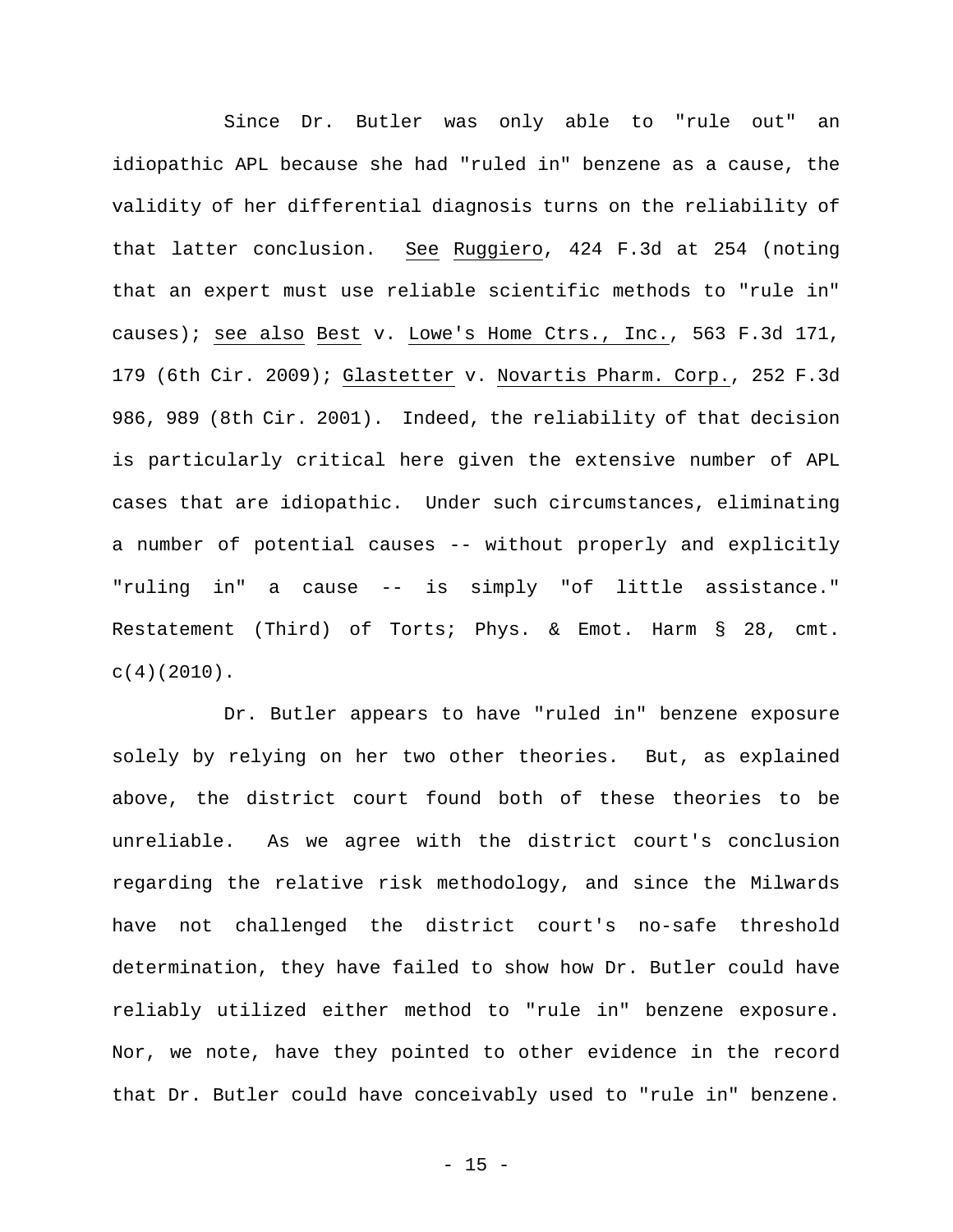Given that the record does not contain a scientifically reliable basis to "rule in" benzene, Dr. Butler needed some other method to "rule out" an idiopathic diagnosis. She did not provide one. As such, the district court acted within its discretion to conclude that the extraordinary number of idiopathic APL cases, coupled with the lack of a reliable means to rule out an idiopathic diagnosis here, muted Dr. Butler's ability to reliably apply this methodology.5

#### **III.**

 Once the district court excluded Dr. Butler's testimony, it then correctly granted Rust-Oleum's motion for summary judgment. As is well-established under Massachusetts law, "expert testimony is required to establish medical causation." Reckis v. Johnson & Johnson, 28 N.E.3d 445, 461 (Mass. 2015). This applies to both general and specific causation. Id. at 461 n.33. Without any other medical expert evidence in the record probative on specific causation, judgment as a matter of law was necessarily required. Fed. R. Civ. P. 56.

<sup>5</sup> In their brief, the Milwards also argue that Dr. Butler's position on specific causation is consistent with the latency period in Brian Milward's case. The district court did not rest its decision on that proposition (instead, it just noted a concern about the issue), and we therefore need not reach the argument.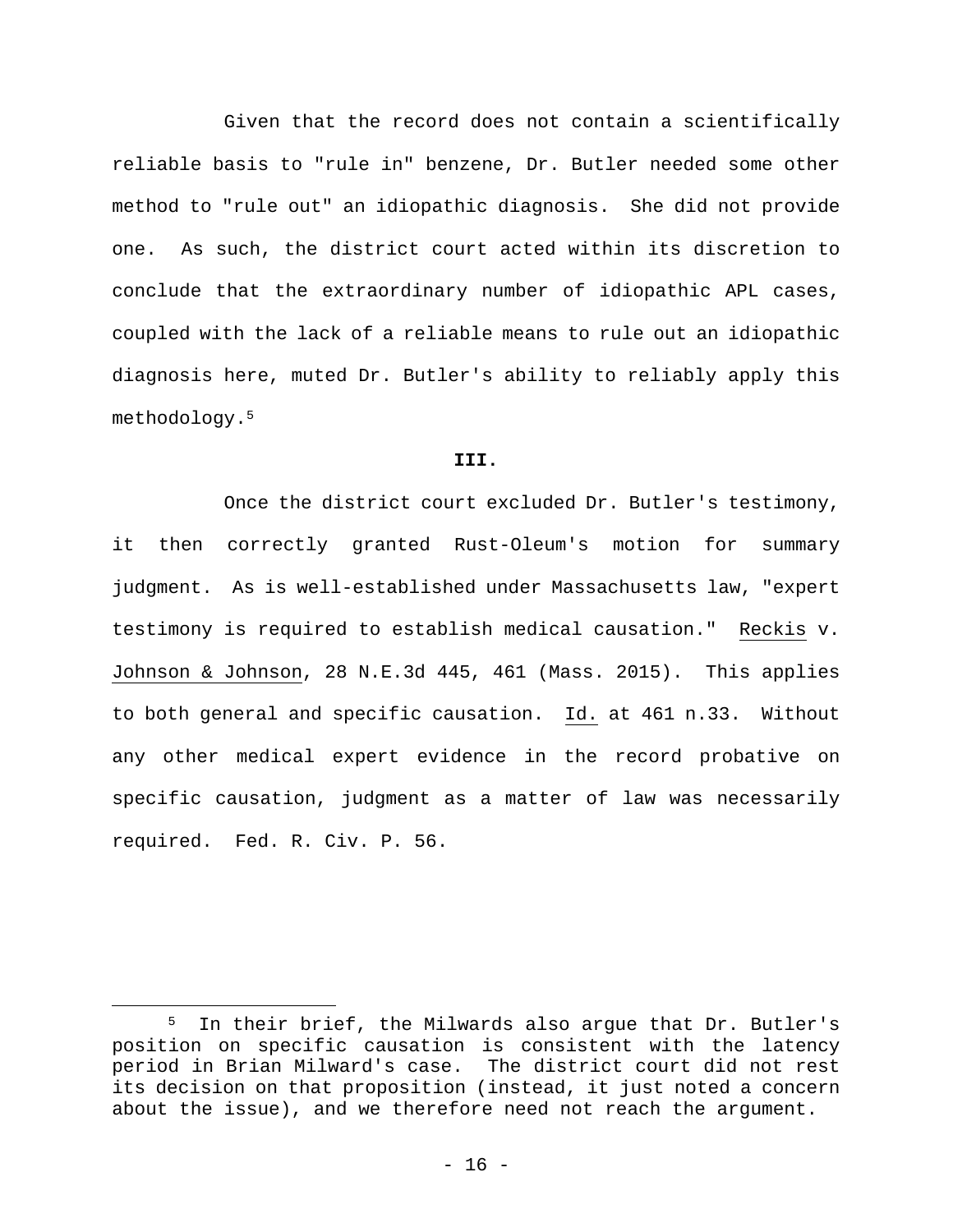Accordingly, we **affirm** the district court's decision to exclude Dr. Butler's testimony and its concomitant grant of summary judgment in favor of Rust-Oleum.

**--Dissenting Opinion Follows--**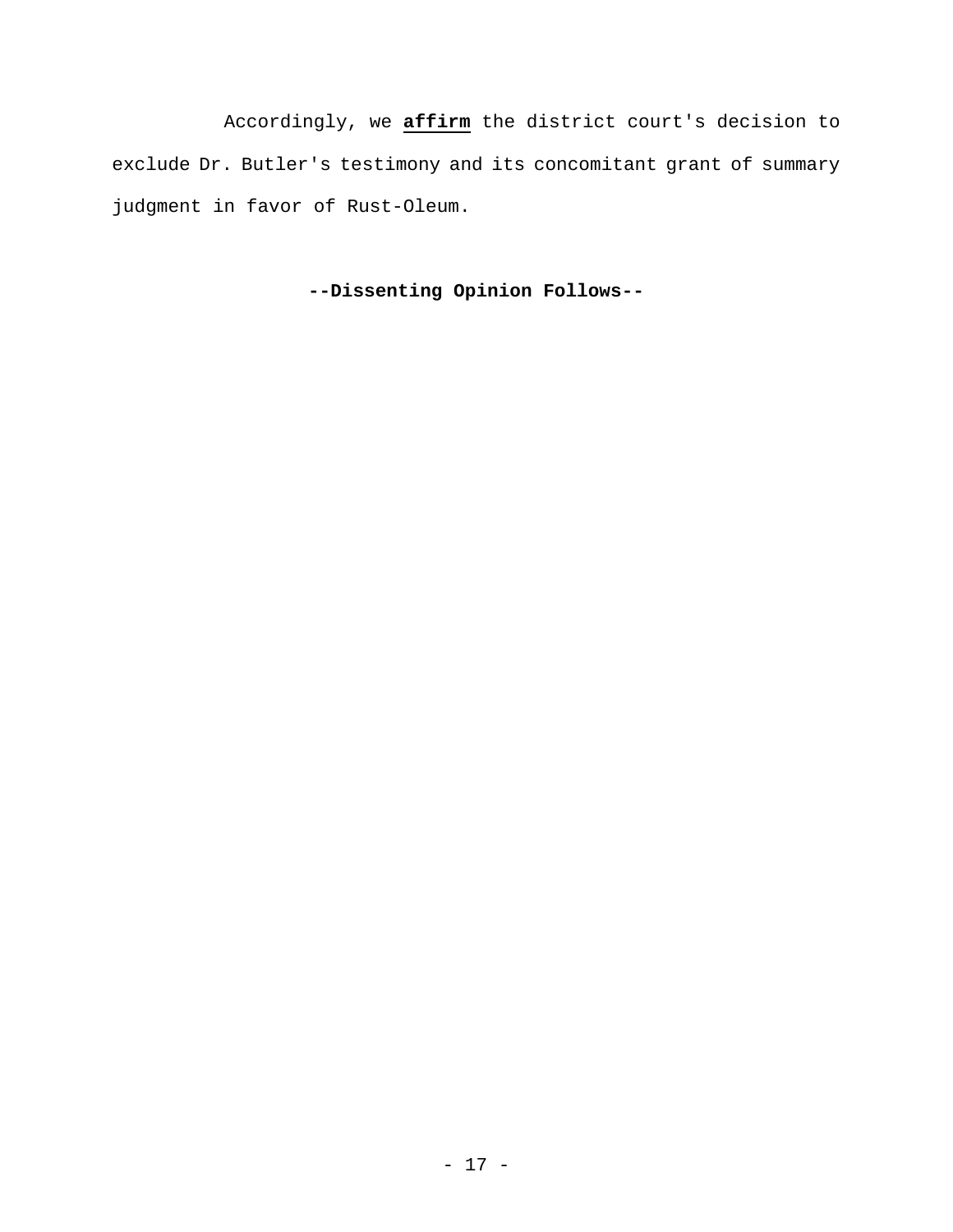## **THOMPSON**, **Circuit Judge, dissenting.**

#### **Setting the Stage**

Dr. Butler has quite the CV. A graduate of Wellesley College, she has a medical degree from Howard University and a masters of public health from Columbia University. Specializing in occupational medicine, she is board-certified in preventive medicine and general public health (by the American Board of Preventive Medicine) and in anatomic pathology, clinical pathology, and hematology (by the American Board of Pathology).6 This means (according to the American Board of Preventive Medicine) that she has "core competencies" in, among other things, "epidemiology" and "research into causes of disease and injury in population groups."7 She has a pretty impressive job too, working full time as a physician at a VA medical center that deals with veterans ravaged by diseases after being exposed to toxins during their service. Figuring out the causes of chronic illnesses in patients exposed to toxic substances is what she does day in and day out. All told, she has (in the district judge's words) over a decade's worth of experience "as a practicing diagnostic

<sup>6</sup> Pathology is a medical specialty focusing on the nature and causes of diseases. See Stedman's Medical Dictionary 1332 (27th ed. 2000) ("Stedman's," from here on). And hematology is the study of blood-related diseases. See id. at 796.

<sup>7</sup> Epidemiology is the study of the incidence, distribution, and control of disease in a population. See id. at 604.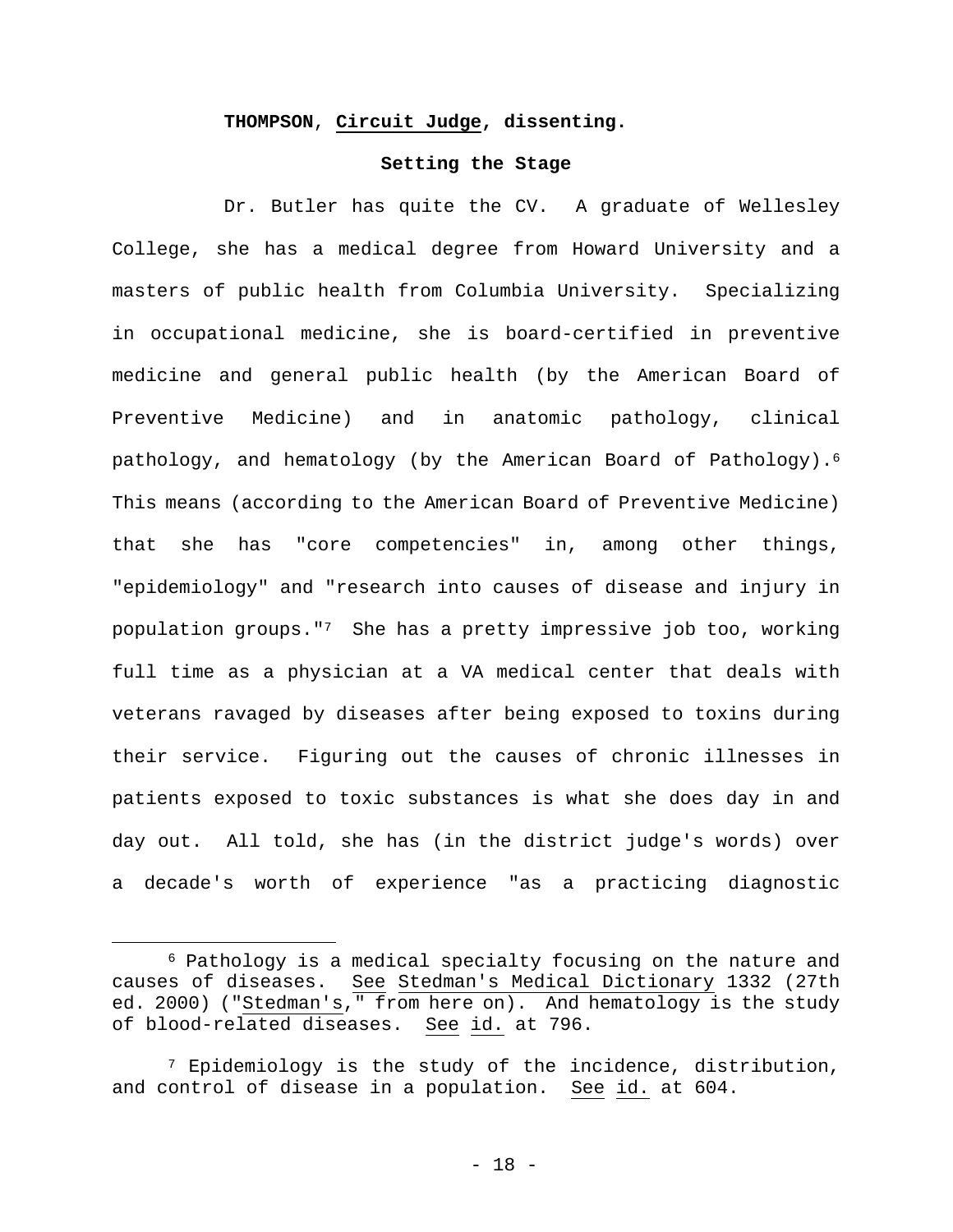hematopathologist and as a consultant on occupationally-related malignancies."

As the Milwards' specific-causation expert, Dr. Butler testified by report, deposition, and affidavit that — based on her review of the scientific evidence — there is no "safe" level of benzene exposure.8 In other words, every benzene exposure increases a person's risk of leukemia. But, she added, given our different genetic makeups, what might be a safe exposure level for some could be a lethal one for others. Anyway, using two accepted causation methodologies — "relative risk" and "differential diagnosis" — and zeroing in on Brian's benzene-exposure level (set by Dr. Stewart at 25.6 ppm-years) Dr. Butler concluded that Brian's "excessive" exposure to benzene caused his leukemia.<sup>9</sup>

 $\overline{a}$ 

On a different note, because there are two Milwards — Brian and Linda — it makes sense to use a first name where necessary to avoid confusion. Obviously I intend no disrespect.

 $8$  Remember – the Milwards had to show that benzene exposure can cause leukemia (general causation) and that Brian's exposure was a substantial factor contributing to his leukemia (specific causation). A different district judge excluded the Milwards' general-causation expert as unreliable under Rule 702. Noting (among other things) that the judge had taken "sides on questions that are currently the focus of extensive scientific research and debate — and on which reasonable scientists can clearly disagree" — we concluded that the exclusion edict constituted an abuse of discretion. See Milward, 639 F.3d at 22, 26.

<sup>9</sup> As my friends in the majority note, the Milwards hired Dr. Stewart (an industrial hygienist) to assess Brian's benzene exposures.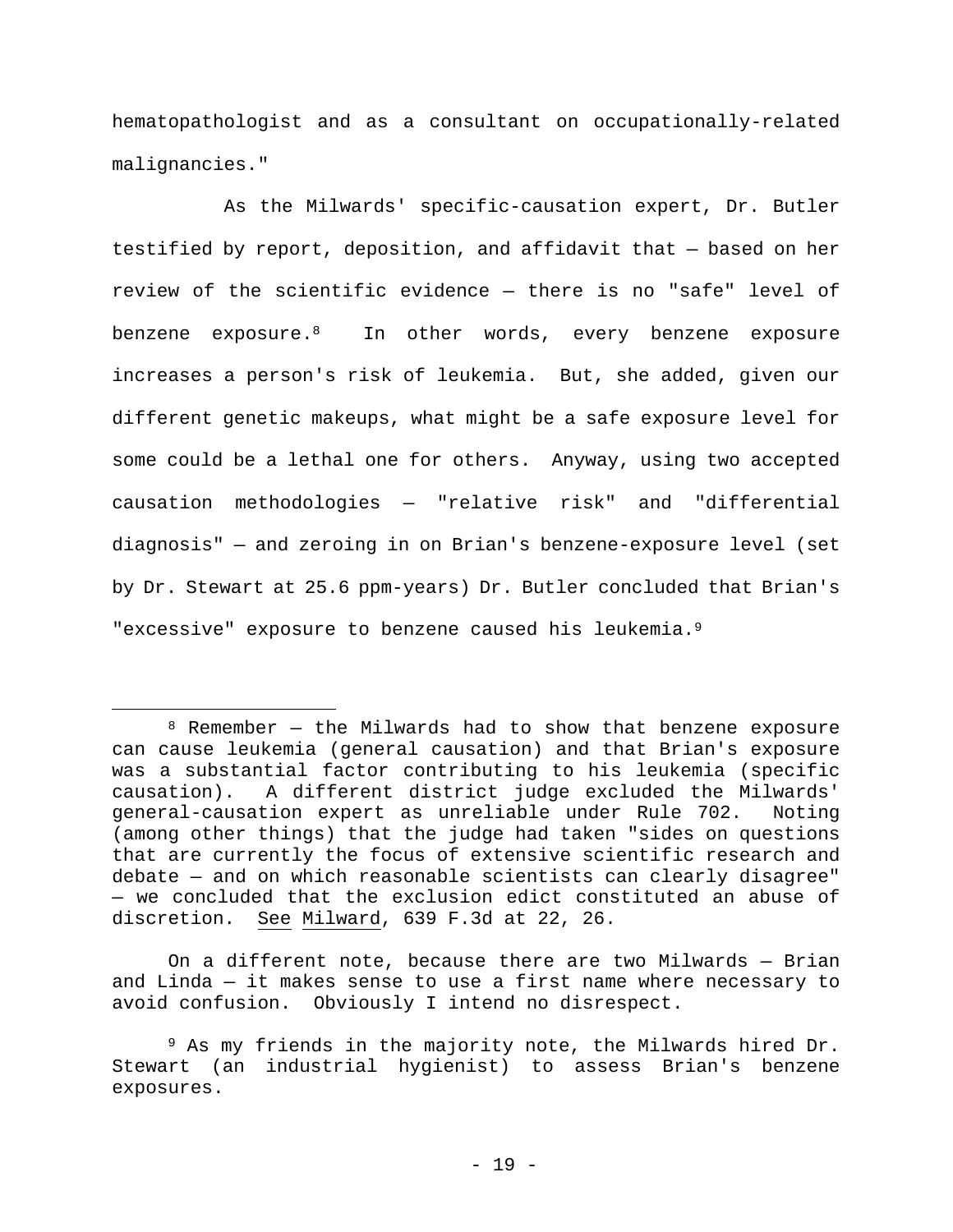A quick word about how she applied these methodologies. Starting with relative risk, Dr. Butler said that even if there were some threshold level of benzene exposure needed to cause leukemia, that threshold was exceeded here — and by a considerable amount. With Brian's 25.6 ppm-years exposure level firmly in mind, she pointed to a peer-reviewed epidemiology study finding that workers exposed to benzene at or above 8 ppm-years were 7 times more likely than controls to develop leukemia. And she did not stop there. Rather, she went on to spotlight other studies of the same caliber showing a statistically significant increased risk of leukemia among workers cumulatively exposed to benzene at levels below Brian's 25.6 ppm-years.<sup>10</sup> In a deposition she said that she is neither an epidemiologist nor a researcher. She also agreed that some studies found no relationship between benzene exposure and leukemia. Asked by defense counsel if she "intend[ed] in this case to weigh the different epidemiological studies" and comment on "which ones we should rely on and which ones we should discount," she replied, "No" — and then added:

> I'm relying on what I know about the biology, the pathophysiology, what the substance does to the person and the disease process. Now,

 $10$  See Deborah R. Glass et al., The Health Watch Case - Control Study of Leukemia and Benzene: The Story So Far, 1076 Ann. N.Y. Acad. Sci. 80 (2006); Dusica Lazarov et al., Acute Myeloid Leukemia and Exposure to Organic Solvents: A Case-Control Study, 16 Eur. J. of Epidemiology 295 (2000); Richard B. Hayes et al., Benzene and the Dose-Related Incidence of Hematologic Neoplasms in China, 89 J. of the Nat'l Cancer Inst. 1065 (1997).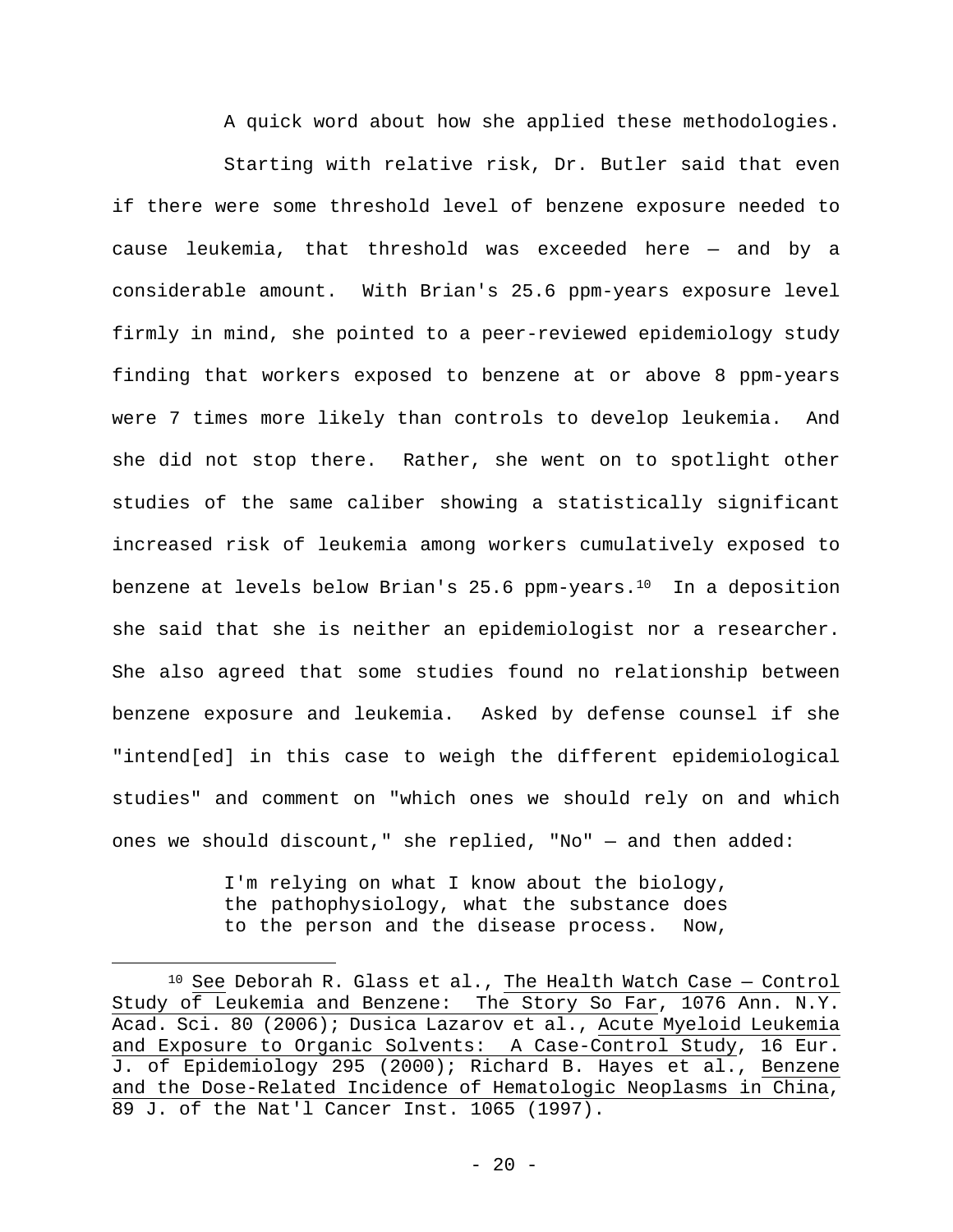if there are studies that support it then that's even better, but without the studies based on what I know there is a very  $-$  it's more likely than not that benzene contributes to the development of [the type of leukemia Brian suffers from].<sup>11</sup>

And she later said that "one doesn't just rely on literature" in formulating a specific-causation opinion.

Turning, then, to differential diagnosis (aptly described by the majority as "essentially a process of elimination"), Dr. Butler "ruled out" possible causes of Brian's leukemia, like smoking and obesity, leaving only benzene. She talked about "'idiopathic' leukemia" too — "idiopathic" being another way of saying medical professionals do not know why a given person has the disease. "[E]very case of leukemia has some cause[]," she explained, and only "[t]hose cases with unidentified causes" get hit with the "'idiopathic'" tag. But given her conclusion that Brian's "benzene exposures were a substantial factor causing his [leukemia]," she could "also 'rule[] out' that his [leukemia] was . . . 'idiopathic.'"

The district judge, however, would have none of Dr. Butler's talk about benzene being the specific cause of Brian's leukemia. Given her concession that she is "'not an epidemiologist'" and "'not a researcher,'" and given her

<sup>&</sup>lt;sup>11</sup> Pathophysiology is the study of the functional changes that accompany a particular disease. See Stedman's 1333.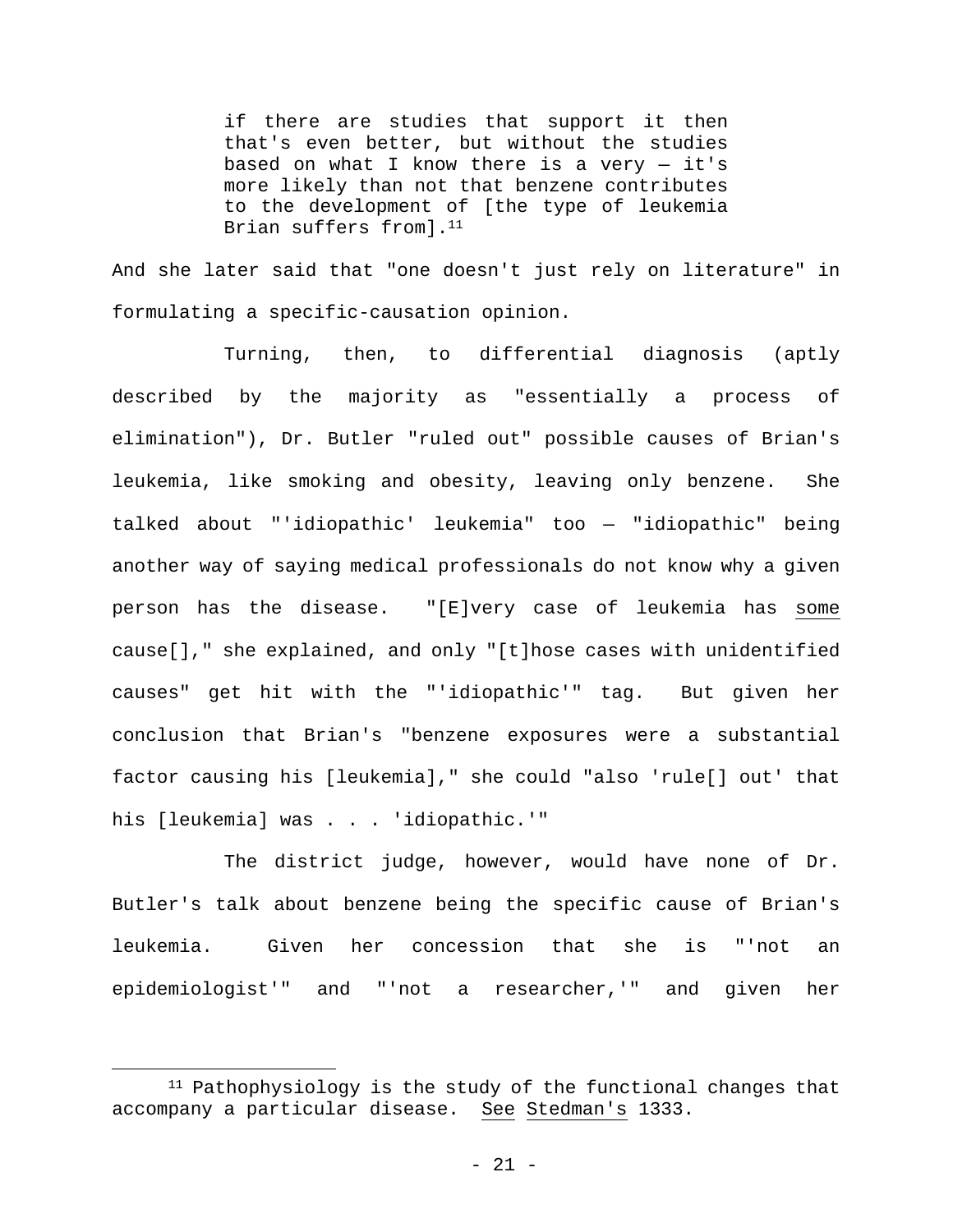"professed inability to engage with conflicting epidemiological literature" (these are quotes from the judge's rescript), the judge excluded her relative-risk analysis as unreliable under Rule 702.12 That meant that Dr. Butler's differential-diagnosis analysis through which she "'ruled out' an idiopathic origin of [Brian's] leukemia by 'ruling in' benzene" (these too are quotes from the judge's order) — was unreliable too (because she is, the judge concluded, not qualified to say whether benzene exposure at Brian's level could have caused his leukemia). And with the Milwards' specific-causation expert out of the picture, all that was left for the judge to do was enter summary judgment against them — which the judge did.

Fast-forward to the present, with the majority spying no abused discretion here because Dr. Butler's "complete unwillingness to engage with the conflicting studies (irrespective of whether she was able to or not) made it impossible for the [judge] to ensure that her opinion was actually based on scientifically reliable evidence" as required by Rule 702. Call me unpersuaded. As I see things, the complaints about Dr. Butler's

1

<sup>&</sup>lt;sup>12</sup> The "conflicting" study that everyone focuses on is Robert A. Rinsky et al., Benzene and Leukemia: An Epidemiologic Risk Assessment, 316 New Eng. J. of Med. 1044 (1987), which found no increased risk of leukemia in workers exposed to less than 40 ppmyears of benzene.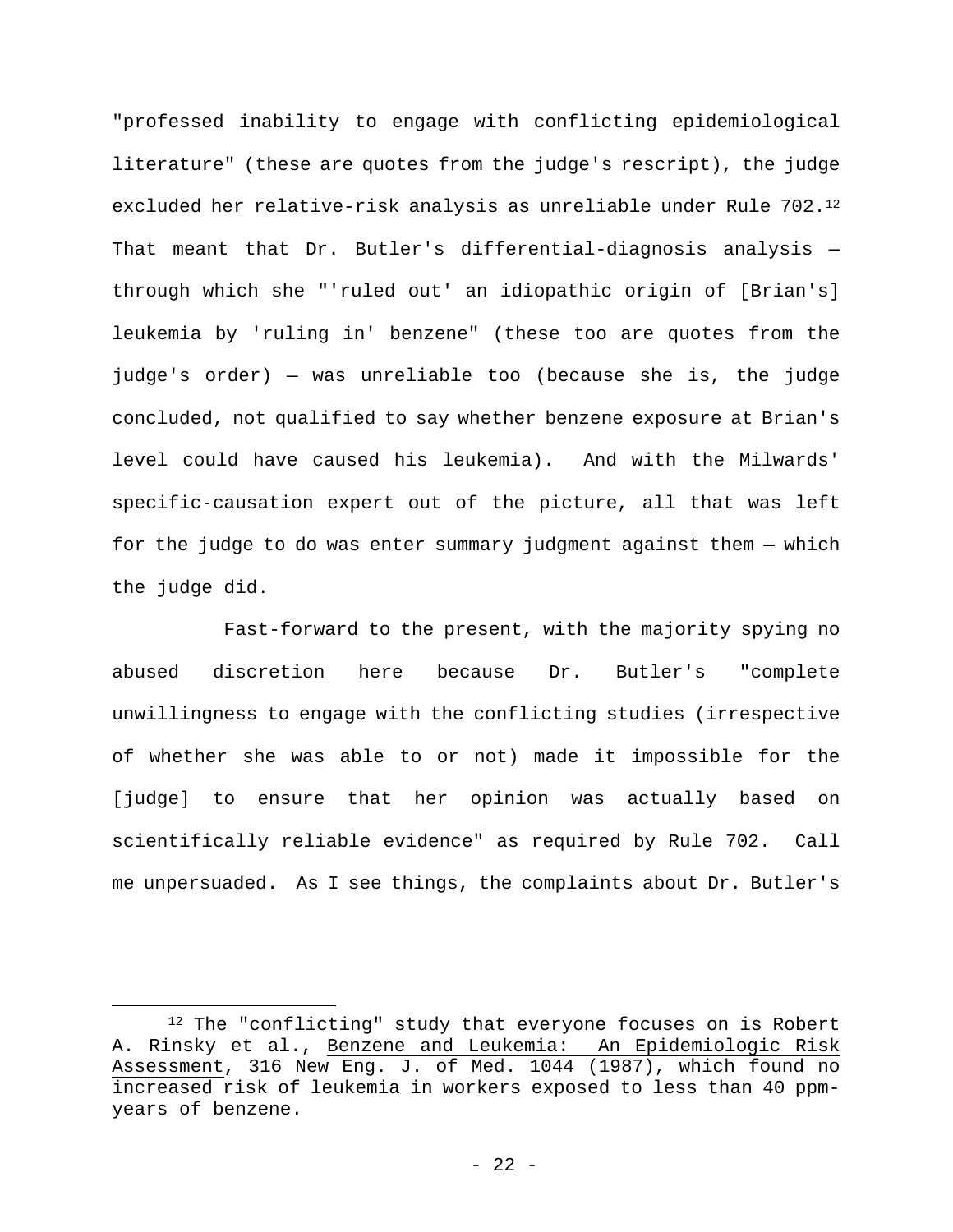specific-causation opinion go to weight, not admissibility — as I now explain.13

#### **My Take on the Matter**

# (a) The Standard of Review Explained

Abuse-of-discretion review is "respectful," certainly. Corp. Techs. v. Harnett, 731 F.3d 6, 10 (1st Cir. 2013). But "respectful" does not mean we must throw up our hands and simply affirm every discretionary call. See, e.g., Negron-Almeda v. Santiago, 528 F.3d 15, 21 (1st Cir. 2008). Review under this standard does involve review, after all. See, e.g., Dopp v. Pritzker, 38 F.3d 1239, 1253 (1st Cir. 1994). And we will not hesitate to find abuse where, for example, the district judge based his decision on clearly erroneous facts, made a serious legal error, or suffered a significant lapse of judgment, see, e.g., Cent. Pension Fund of the Int'l Union of Operating Eng'rs & Participating Emp'rs v. Ray Haluch Gravel Co., 745 F.3d 1, 5 (1st Cir. 2014); Riva v. Ficco, 615 F.3d 35, 43 (1st Cir. 2010); Ruiz-Troche v. Pepsi Cola of P.R. Bottling Co., 161 F.3d 77, 83 (1st Cir. 1998) — a point made each time we have reversed the exclusion

<sup>&</sup>lt;sup>13</sup> Because the majority jettisons the case by upholding the judge's decision to exclude Dr. Butler's testimony, I (obviously) focus my energy on that issue. So, like the majority, I make no comment on Rust-Oleum's other arguments — i.e., that the judge should have excluded Dr. Stewart's testimony and that the Milwards cannot show that the failure to provide certain warnings about benzene proximately caused Brian's injuries.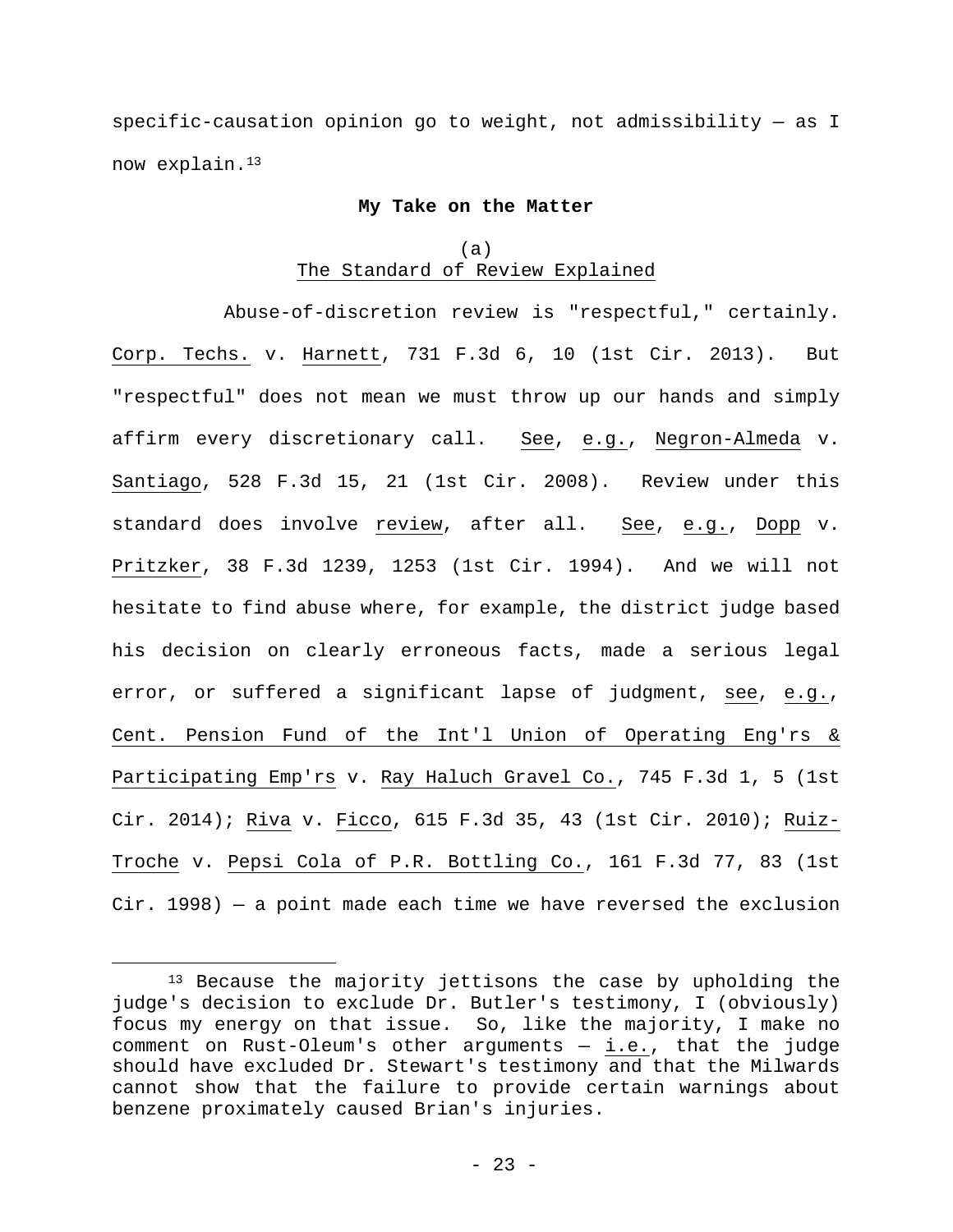of expert testimony, see, e.g., Milward, 639 F.3d at 13-14, 23- 25; Ruiz-Troche, 161 F.3d at 79, 83-86.

# (b) A Short Primer on Expert Opinion

Rule 702 governs the admission of expert-opinion testimony, with the offering party required to show that such testimony is relevant and reliable. See, e.g., Kumho Tire Co. v. Carmichael, 526 U.S. 137, 149 (1999) (relying on Daubert, 509 U.S. at 592); Ruiz-Troche, 161 F.3d at 80 (same). Expert-opinion testimony is relevant if it will assist the factfinder in understanding and deciding a fact. See, e.g., Daubert, 509 U.S. at 592. And it is reliable if it has "a reliable basis in the knowledge and experience of [the pertinent] discipline."14 Id.

Basically then, district judges are supposed to weed out nonsense opinions by junk scientists. But in doing so, they must keep a bunch of things in mind — including the following:

 The rule on expert-opinion testimony is notably "liberal," with the evidence considered presumptively admissible. See 4 Jack B. Weinstein & Margaret A. Berger, Weinstein's

<sup>&</sup>lt;sup>14</sup> Because everyone focuses on whether Dr. Butler's testimony is reliable, I will do likewise.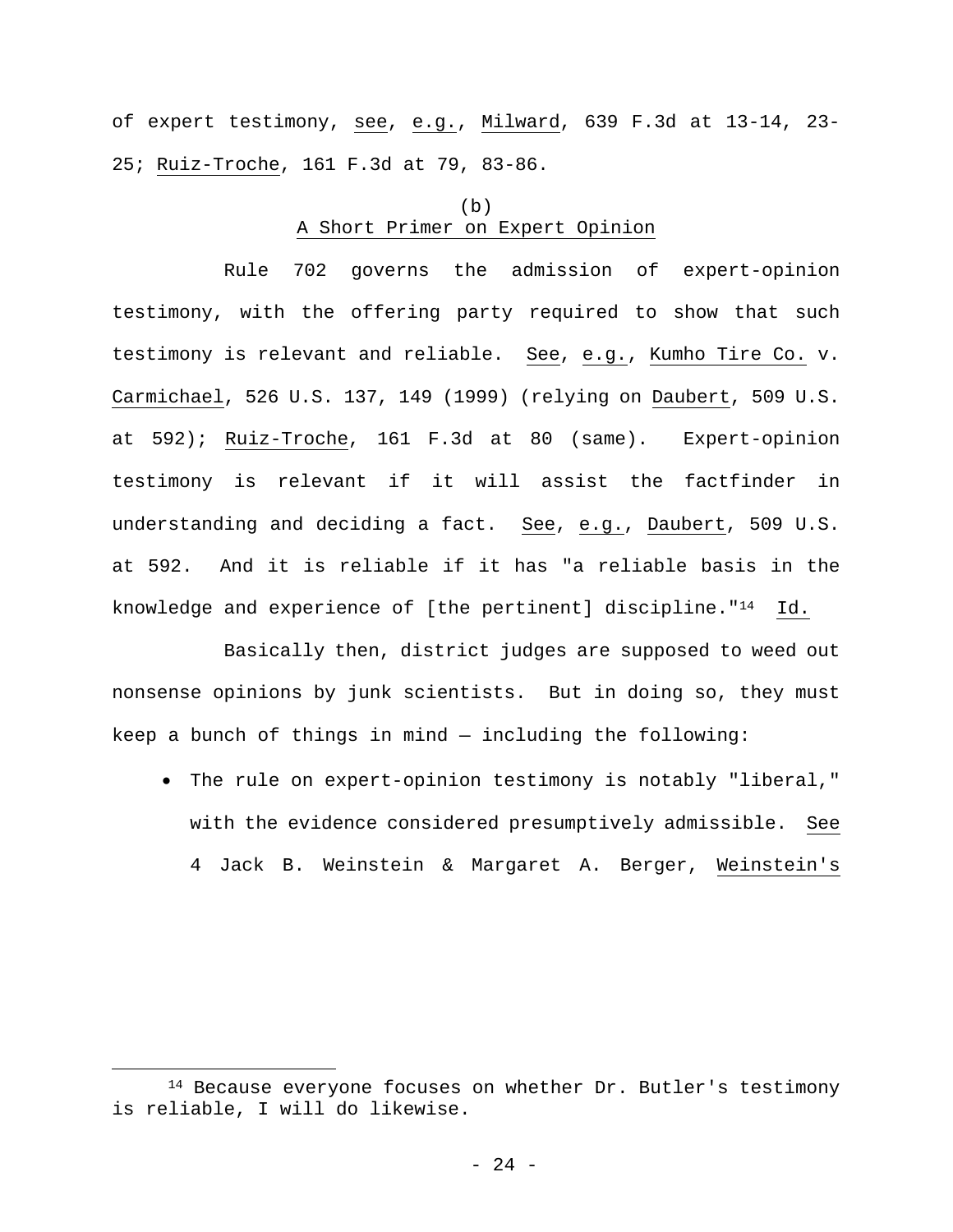Federal Evidence § 702.02[1], at 702-5 (Joseph M. McLaughlin ed., 2d ed. 2013) ("Weinstein's," to save some keystrokes).

- Proponents of expert testimony must show that the proposed witness is able — through her education, training, or experience — to offer a meaningful opinion on the issue in play. Id. § 702.04[1][c], at 702-57.
- An expert can rely, then, on "clinical instinct" i.e., "what experience adds to scientific knowledge and training" — which is a well-known and accepted part of today's medical practice. Mueller v. Auker, 700 F.3d 1180, 1191 (9th Cir. 2012) (quoted approvingly in Weinstein's § 702.05[2][c], at 702-103 n.46).
- Judges abuse their discretion if they "exclude testimony that would otherwise" help the factfinder "understand a fact in issue, simply because the expert does not have the specialization" that the judges think "most appropriate." Pagés-Ramírez v. Ramírez-González, 605 F.3d 109, 114 (1st Cir. 2010) (internal quotation marks omitted); see also Ralston v. Smith & Nephew Richards, Inc., 275 F.3d 965, 970 (10th Cir. 2001) (explaining that so long as the expert keeps "within the reasonable confines of [her] subject area, . . . a lack of specialization does not affect the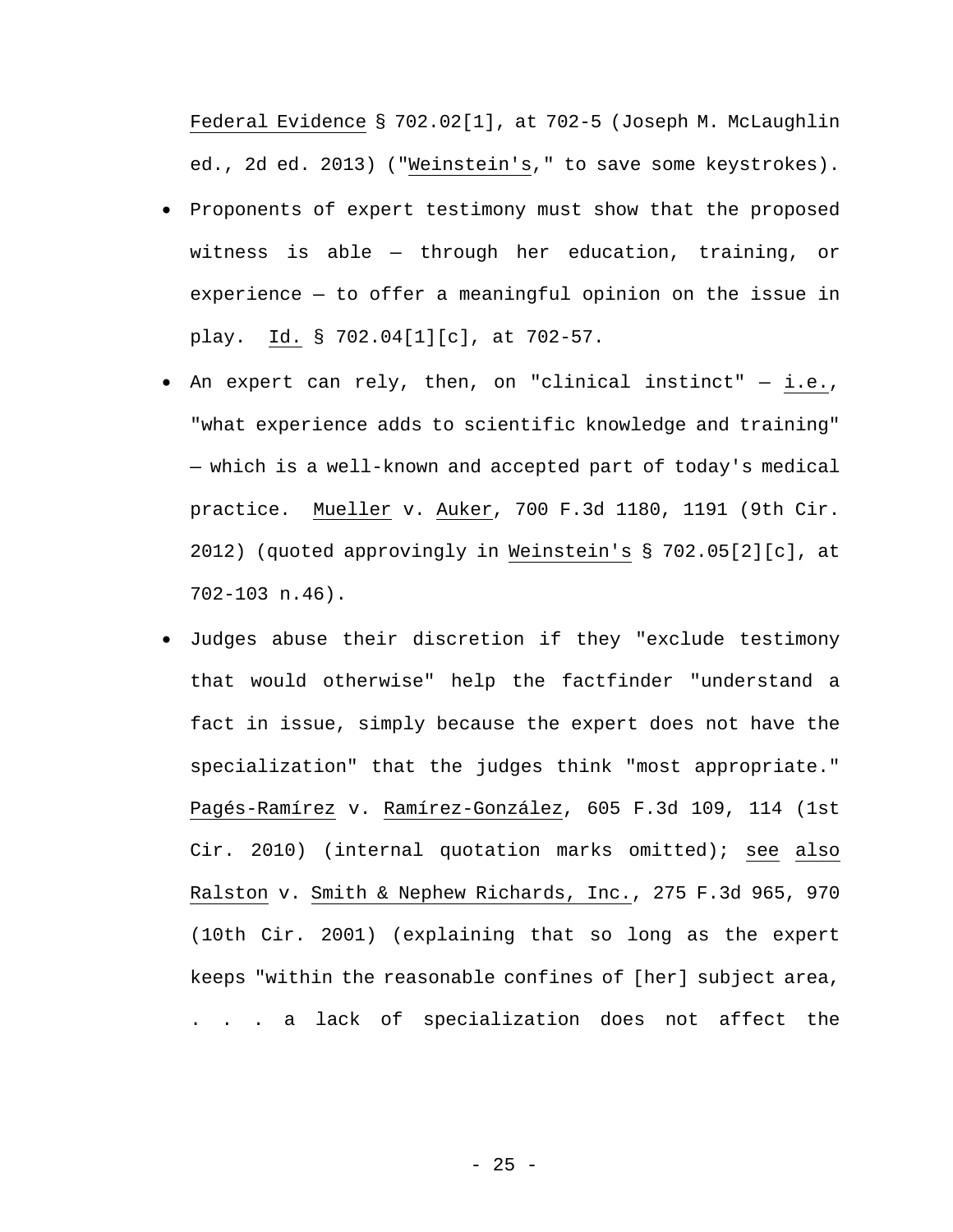admissibility of [her] opinion, but only its weight" (internal quotation marks omitted)).

- Also, an expert need not have epidemiological studies at the ready to get her opinion in. See Milward, 639 F.3d at 24 (holding that "[e]pidemiological studies are not per se required as a condition of admissibility regardless of context"); see also Daubert, 509 U.S. at 593 (explaining that "[p]ublication . . . is not a sine qua non of admissibility").
- And an opinion, by the way, does not have to conclusively prove causation to be admissible. "[M]edical knowledge," we can all agree, "is often uncertain. The human body is complex, etiology is often uncertain, and ethical concerns often prevent double-blind studies calculated to establish statistical proof." United States v. Sandoval-Mendoza, 472 F.3d 645, 655 (9th Cir. 2006). But that "does not preclude the introduction of medical expert opinion testimony when medical knowledge permits the assertion of a reasonable opinion." Id. (internal quotation marks omitted).
- Critically too, deciding "which of several competing scientific theories has the best provenance" is none of the judges' business — which is just another way of saying that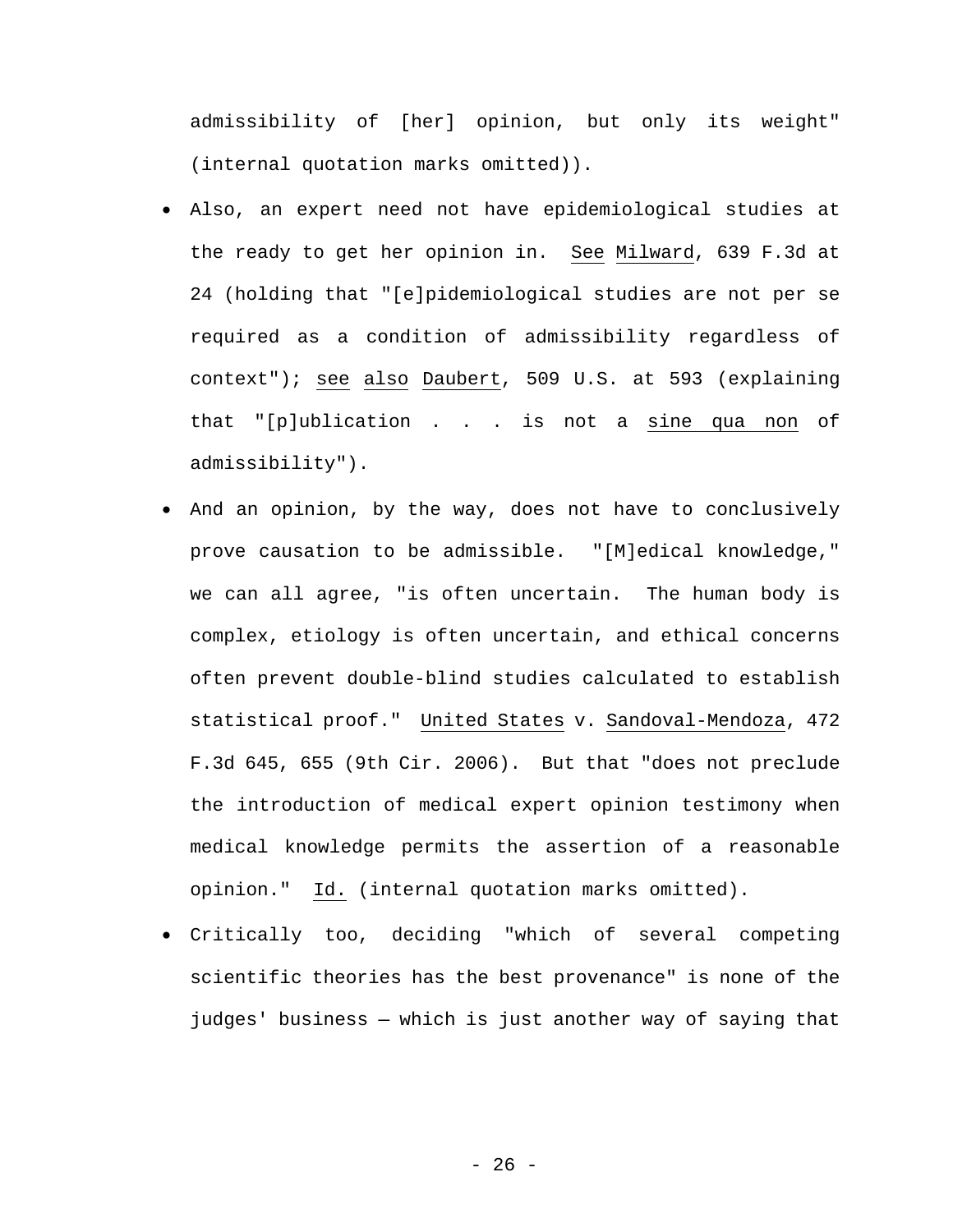judges must focus on the expert opinion's admissibility, not its correctness. Ruiz-Troche, 161 F.3d at 85.

- Here's a biggie: That the parties' experts disagree (they often do, unsurprisingly) goes to weight, not admissibility. See, e.g., Feliciano-Hill v. Principi, 439 F.3d 18, 25 (1st Cir. 2006); see also Weinstein's § 702.05[3], at 702-112 n.58 (collecting a cornucopia of additional cases).
- Here's another biggie: An expert's backers "do not necessarily have the burden" of disproving a study championed by the other side  $-$  that is what a case the majority relies on says. See Kuhn, 686 F.3d at 626. Again, the proponents must "show that [their expert] arrived at [her] contrary opinion in a scientifically sound and methodological fashion." Id. And if they do, "the question becomes one for the jury to decide." Id.

# $(c)$ The Instances of Abused Discretion

The ruling my colleagues affirm — that Dr. Butler "is 'not an epidemiologist' and 'not a researcher'" who "professed" an "inability to engage with conflicting epidemiological literature" and "thus" is "unqualified" to say whether Brian's level of benzene exposure could cause his leukemia (quotes lifted from the district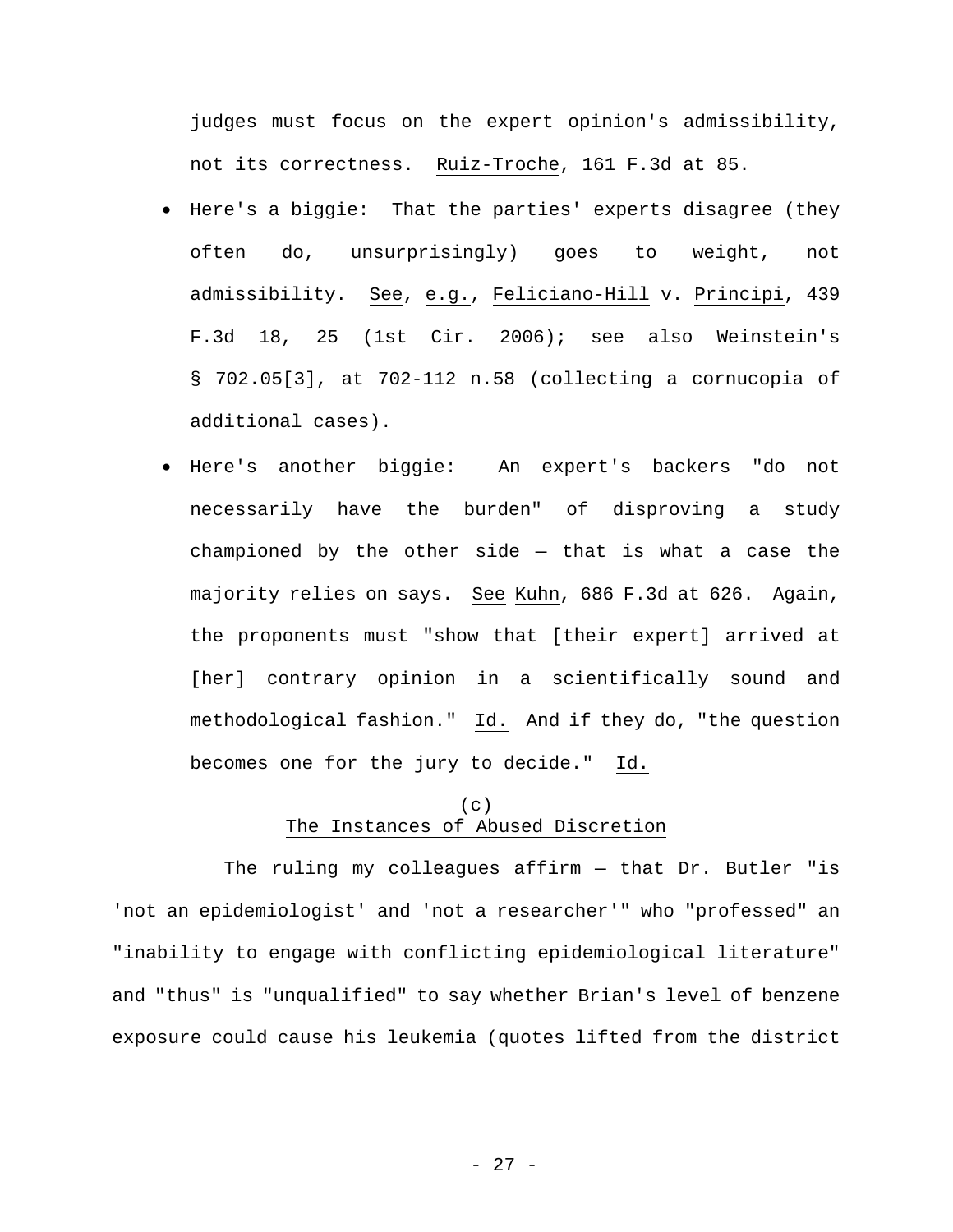judge's order) — is filled with errors. And these errors rise to the level of an abuse of discretion.

Take the district judge's fixation on her saying that she was "not an epidemiologist" and "not a researcher." Time and again we have said that one "need not be a specialist in a particular medical discipline to render expert testimony relating to that discipline." Gaydar v. Sociedad Instituto Gineco– Quirurgico y Planificacion Familiar, 345 F.3d 15, 24 (1st Cir. 2003); see also Pagés-Ramírez, 605 F.3d at 116-17. And not only have we talked the talk, but we have walked the walk — reversing as an abuse of discretion expert-exclusion rulings premised on an expert's missing the type of specialization the judges think necessary, even though the testimony would have helped the jury understand a disputed issue. See, e.g., Pagés-Ramírez, 605 F.3d at 116-17. And given her training and experience — don't forget, (a) her board certification in preventive medicine shows she has competency in epidemiology and research into causes of disease, and (b) she analyzes specific-causation issues as a routine part of her job — the judge's ruling faulting Dr. Butler for not being able to "evaluate the relevant studies" with the "rigor" of an epidemiologist fits that category of error. The majority tries to downplay the district judge's comments about her not being an epidemiologist by playing up how concerned he was with her "unwilling[ness]" to analyze the "conflicting" literature. But

- 28 -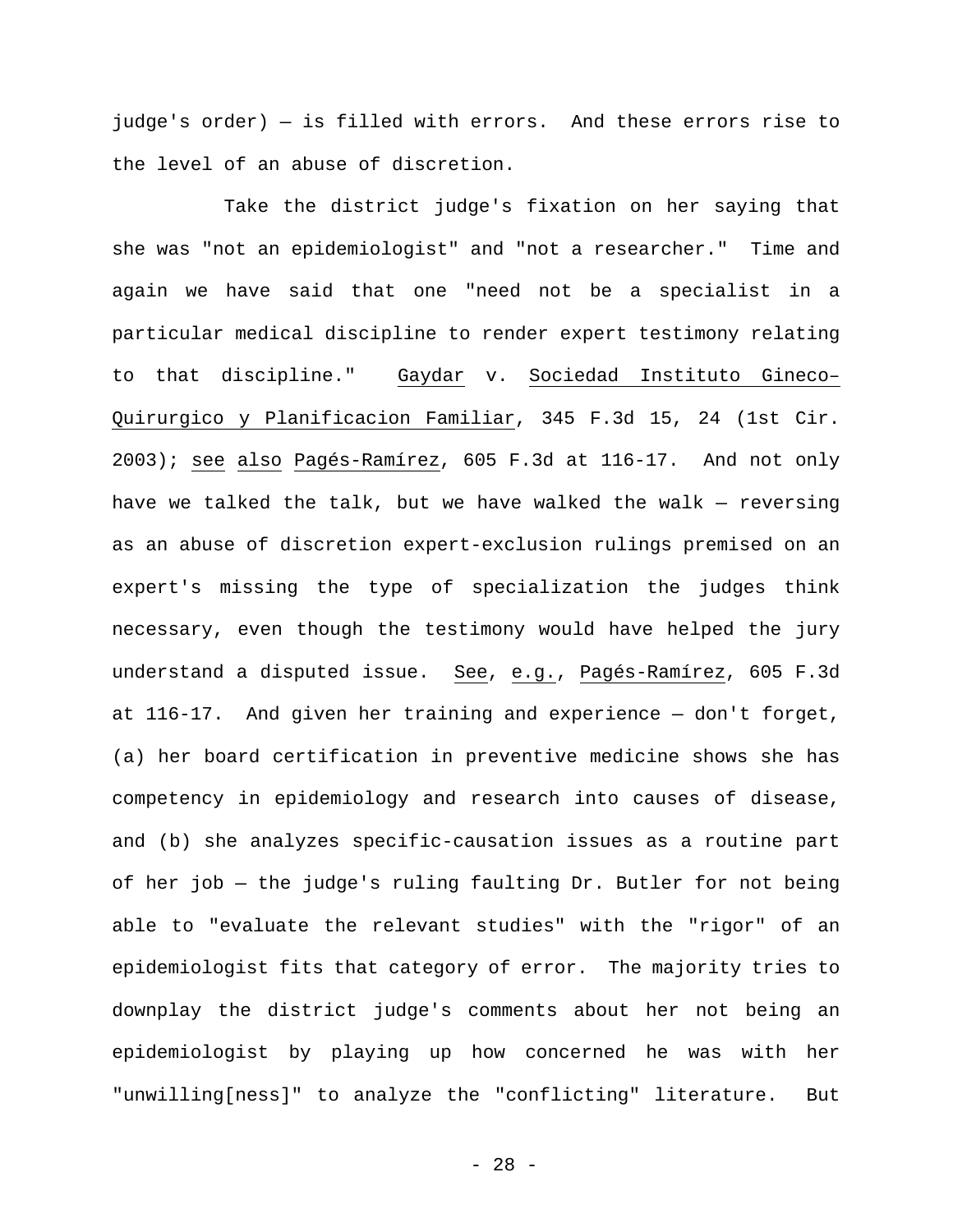the fact remains that the judge did add her non-epidemiologist status to his decisional mix, which (for the reasons just discussed) is an abuse of discretion, plain and simple.

Now, as for the judge's belief  $-$  shared by the majority — that Dr. Butler "professed [an] inability to engage with the conflicting epidemiological literature," there are problems galore.

For starters, I espy no conflict. To repeat a point I made a few paragraphs ago: The studies Dr. Butler relied on show that benzene-exposure levels below the 25.6 ppm-years endured by Brian can cause leukemia. The Rinsky study — the supposedly "conflicting" study — also shows that benzene exposure at certain levels can cause leukemia, though the authors found no increased risk of leukemia among workers exposed to less than 40 ppm-years of benzene. According to the district judge, because the Rinsky study did not find any increased risk of leukemia at lower exposure levels, there is a "conflict" and "debate within the epidemiological literature" that can only be put to rest by someone with epidemiologist credentials. Not only did the judge get the epidemiologist-credentials part wrong (as I just noted); he got the "conflict" part wrong too. For a true conflict to exist, the Rinsky study would have to show that benzene-exposure levels of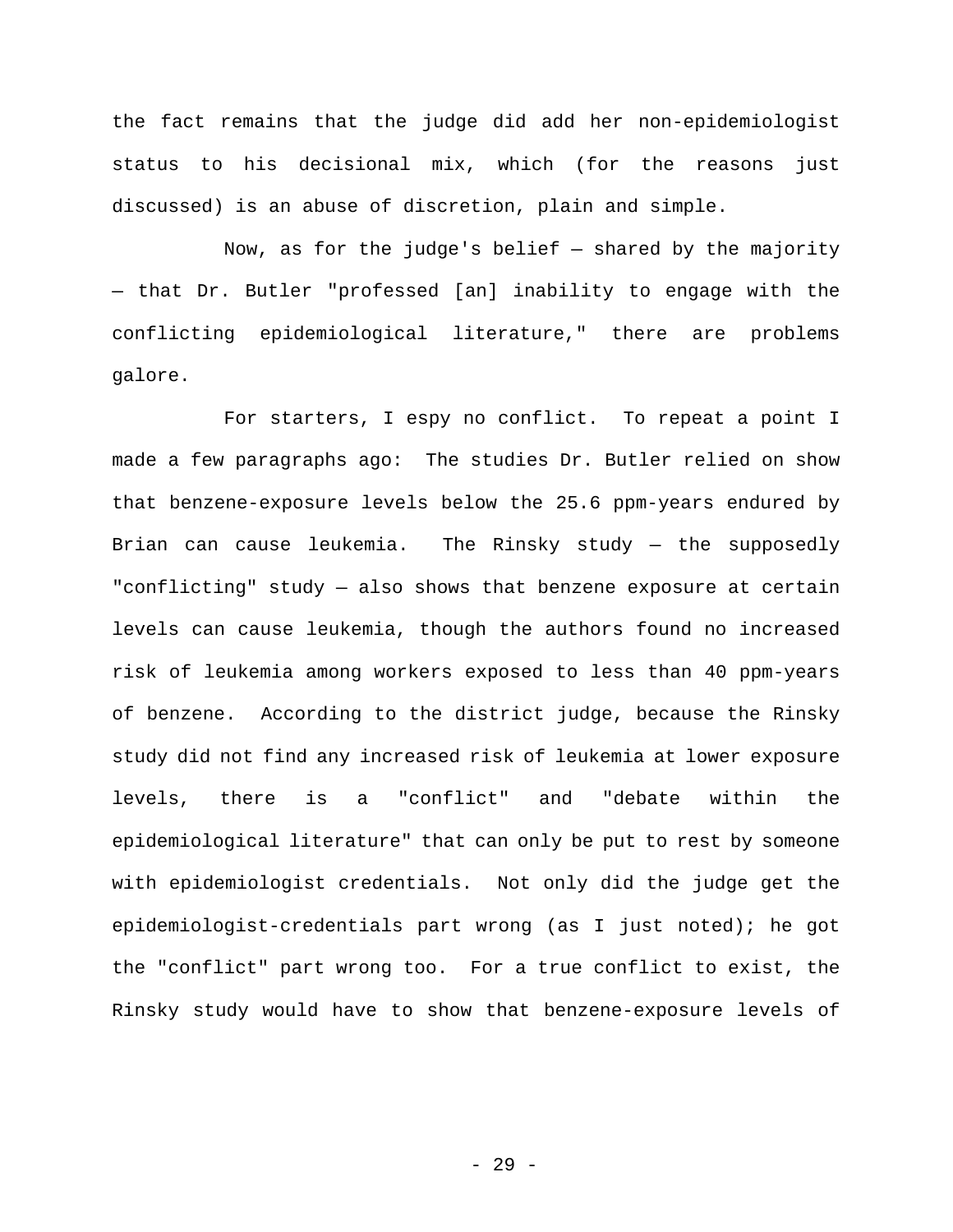25.6 ppm-years or lower cannot cause leukemia. And the Rinsky study does no such thing.

Anyhow, even assuming there is a conflict, the judge still erred in two important ways. For one thing, despite what the judge said, Dr. Butler hardly copped to being unable to engage with the literature. By my lights, the judge could only say what he said by misreading her deposition. Questioned (recall) by defense counsel about whether she "intended in this case to weigh the different epidemiological studies and offer an opinion as to which ones we should rely on and which ones we should discount," Dr. Butler said, "No." That is because, she stressed, (a) one need not rely just "on literature" and (b) her experience with "biology," "pathophysiology," and "the disease process" provided the specialized knowledge to support her specific-causation testimony. Statements (a) and (b) square with our caselaw. See, e.g., Milward, 639 F.3d at 24 (emphasizing how "[e]pidemiological studies are not per se required as a condition of admissibility"). And just as importantly, nothing she said there intimated even a possible whisper of a hint of a suggestion that she could not take on the relevant literature. Put differently, she did not say that she lacks the know-how to assess Rust-Oleum's preferred studies only that she did not need to in formulating her expert opinion.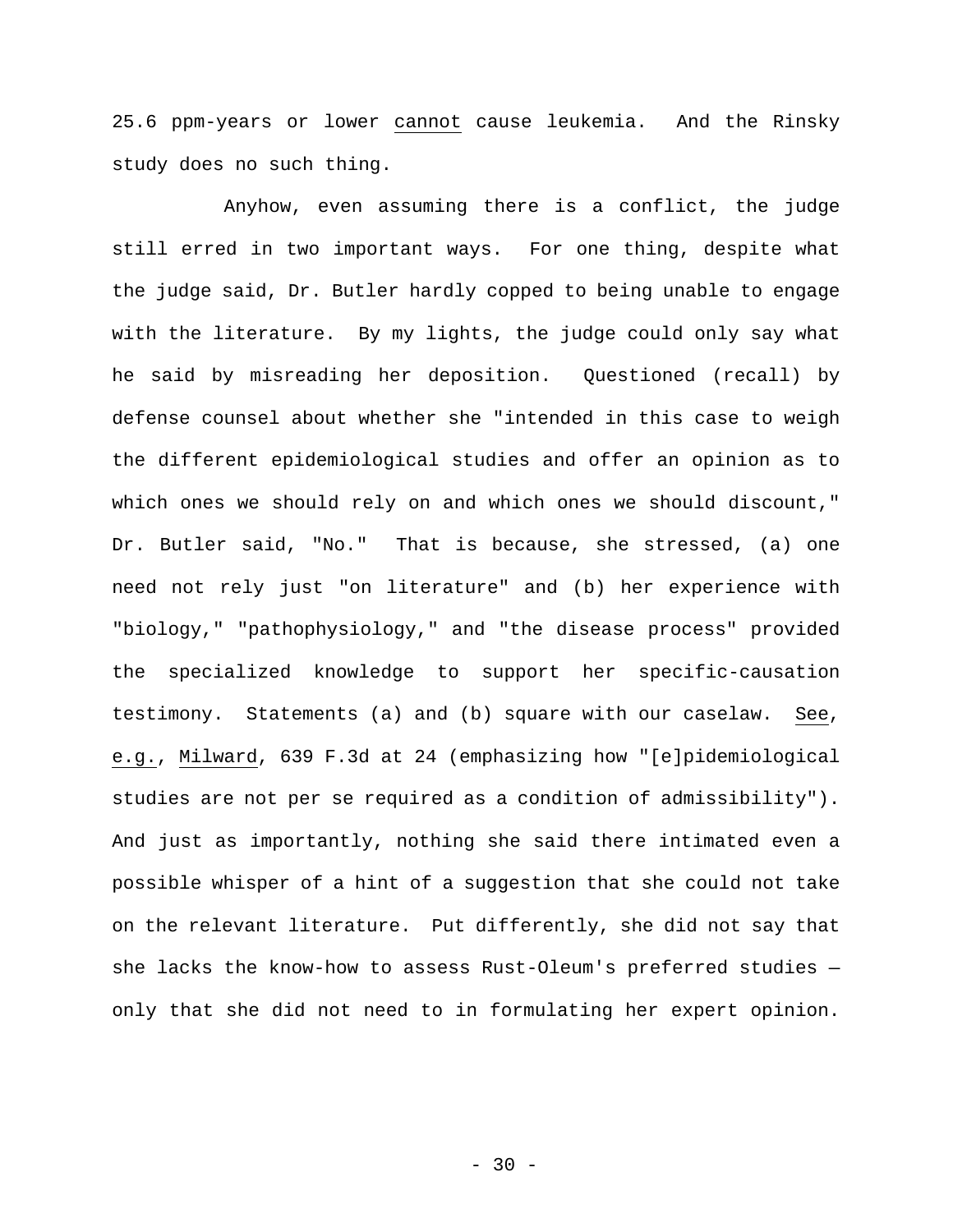The word "intend"  $-$  I hope we can all agree  $-$  does not imply "can't."

For another thing, despite what the judge indicated, neither Dr. Butler nor the Milwards had any burden to explain why the Rinsky study is wrong. Think back to the primer: The proponents of expert testimony, I noted, are not reflexively obliged to "discredit" a study pushed by their opponents. Kuhn a case highlighted by the majority — says as much. Sure, the plaintiffs' expert there tried to poke holes in a study relied on by the defendants. And, deeming the criticisms insubstantial, the judge excluded the expert from testifying. Significantly for present purposes, though, the circuit court wrote that the expert did not have to debunk the study; he only had to show that he reached his conclusion via a sound methodology.15 See Kuhn, 686 F.3d at 626. Dr. Butler did that in spades, using two recognized techniques for identifying causes (relative risk and differential diagnosis) and relying in part on studies that (as best I can tell) neither the district judge nor the majority has any problems with.

<sup>15</sup> So instead of supporting the majority's position that Dr. Butler had to explain why she disagreed with "incompatible" studies, Kuhn rejects that position. And Norris — another case cited by the majority  $-$  is not a difference maker for the majority either. The court there upheld the exclusion of expert testimony because the experts did not confront the reality that their opinions were "flatly contrary to all of the available epidemiological evidence," see 397 F.3d at 885-86 — which is worlds apart from our case.